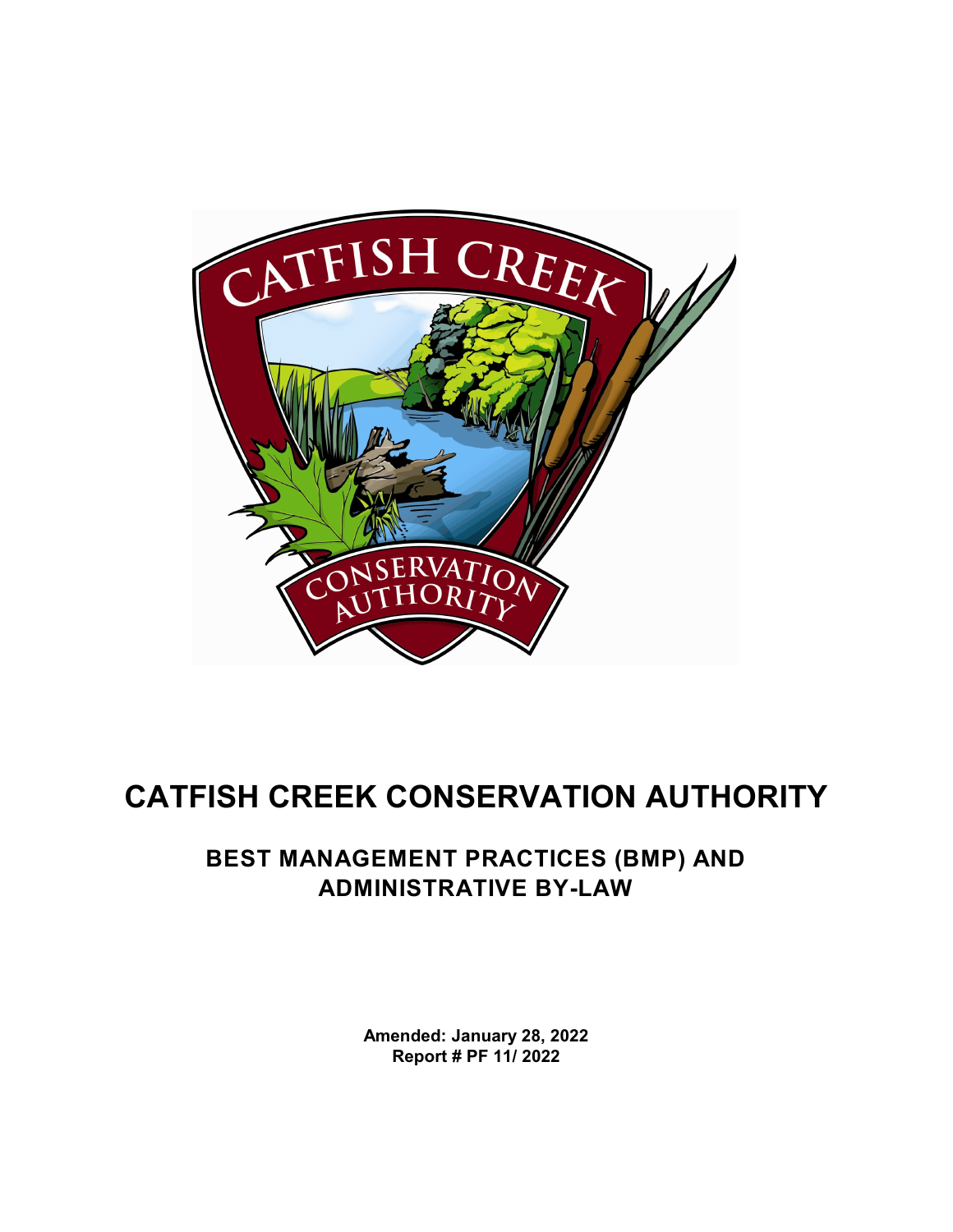#### **BACKGROUND**

#### **Amendments to the Conservation Authorities Act**

The Conservation Authorities Act, as amended by the Building Better Communities and Conserving Watersheds Act, 2017, provides direction for Conservation Authorities to make such by-laws as are required for its proper administration. The new bylaws will replace administrative regulations created under the repealed Section 30 of the Act. Current administrative bylaws will cease to be in force upon the earlier of a) December 12, 2018 (one year after Section 19.1 came into force), or b) the day the regulation is revoked by the Authority.

#### **INTRODUCTION**

The Catfish Creek Conservation Authority (CCCA) is a non-share corporation, established under Section 3 of the Conservation Authorities Act, with the objects to provide, in the area over which it has jurisdiction, programs and services designed to further the conservation, restoration, development and management of natural resources other than gas, coal and minerals.

Under the Act, municipalities within a common watershed are enabled to petition the province to establish a Conservation Authority. The purpose of the Act is to provide for the organization and delivery of programs and services that further the conservation, restoration, development and management of natural resources in watersheds in Ontario. The Authority is comprised of its Members, appointed as representatives by the Participating Municipalities of the City of St. Thomas, the Municipality of Central Elgin, the Townships of Malahide and South-West Oxford, and the Town of Aylmer.

#### **Vision/Mission**

Vision: "The Catfish Creek Conservation Authority's Vision is one of harmony between the social and ecological needs of the watershed for present and future generations."

Mission: "To communicate and deliver resource management services and programs in order to achieve social and ecological harmony for the watershed".

The Members of the Conservation Authority form the General Membership of the Conservation Authority. The Members are bound by the Act and other applicable legislation. The Authority must always act within the scope of its powers. As a non-share corporation, the Authority has the capacity and, subject to the Act and other applicable legislation, the rights, powers and privileges of a natural person. The powers of a Conservation Authority to accomplish its objects are set out in the Act, including those identified under subsection 21(1).

#### **Powers of Authorities**

21 (1) For the purposes of accomplishing its objects, an Authority has power,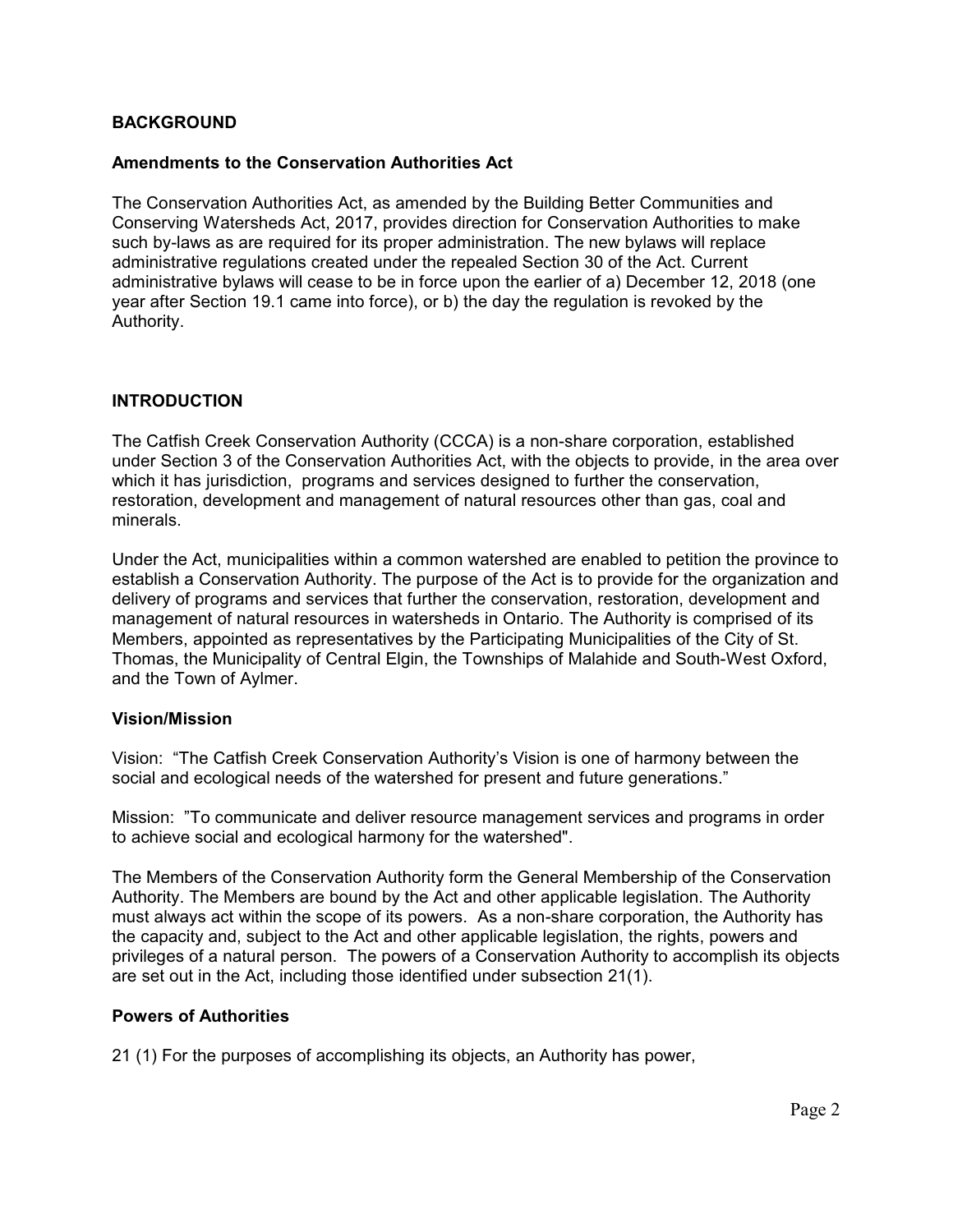- (a) to study and investigate the watershed and to determine programs and services whereby the natural resources of the watershed may be conserved, restored, developed and managed;
- (b) for any purpose necessary to any project under consideration or undertaken by the Authority, to enter into and upon any land and survey and take levels of it and make such borings or sink such trial pits as the Authority considers necessary;
- (c) to acquire by purchase, lease or otherwise and to expropriate any land that it may require, and, subject to subsection (2), to sell, lease or otherwise dispose of land so acquired;
- (d) despite subsection (2), to lease for a term of five years or less land acquired by the Authority;
- (e) to purchase or acquire any personal property that it may require and sell or otherwise deal therewith;
- (f) to enter into agreements for the purchase of materials, employment of labour and other purposes as may be necessary for the due carrying out of any project or to further the Authority's objects;
- (g) to enter into agreements with owners of private lands to facilitate the due carrying out of any project;
- (h) to determine the proportion of the total benefit afforded to all the participating municipalities that is afforded to each of them;
- (i) to erect works and structures and create reservoirs by the construction of dams or otherwise;
- (j) to control the flow of surface waters in order to prevent floods or pollution or to reduce the adverse effects thereof;
- (k) to alter the course of any river, canal, brook, stream or watercourse , and divert or alter, as well temporarily as permanently, the course of any river, stream , road, street or way, or raise or sink its level in order to carry it over or under, on the level of or by the side of any work built or to be built by the Authority, and to divert or alter the position of any water-pipe, gas-pipe, sewer , drain or any telegraph, telephone or electric wire or pole;
- (I) to use lands that are owned or controlled by the Authority for purposes, not inconsistent with its objects, as it considers proper;
- (m) to use lands owned or controlled by the Authority for park or other recreational purposes, and to erect, or permit to be erected, buildings, booths and facilities for such purposes and to make charges for admission thereto and the use thereof;
- (m.1) to charge fees for services approved by the Minister; Note: On a day to be named by proclamation of the Lieutenant Governor, clause 21 (m. 1) of the Act is repealed. (See: 2017, c. 23, Sched. 4, S. 19 (3))
- (n) to collaborate and enter into agreements with ministries and agencies of government, municipal councils and local boards and other organizations and individuals;
- (o) to plant and produce trees on Crown lands with the consent of the Minister, and on other lands with the consent of the owner, for any purpose;
- (p) to cause research to be done;
- (q) generally to do all such acts as are necessary for the due carrying out of any project or as may be desirable to further the objects of the Authority.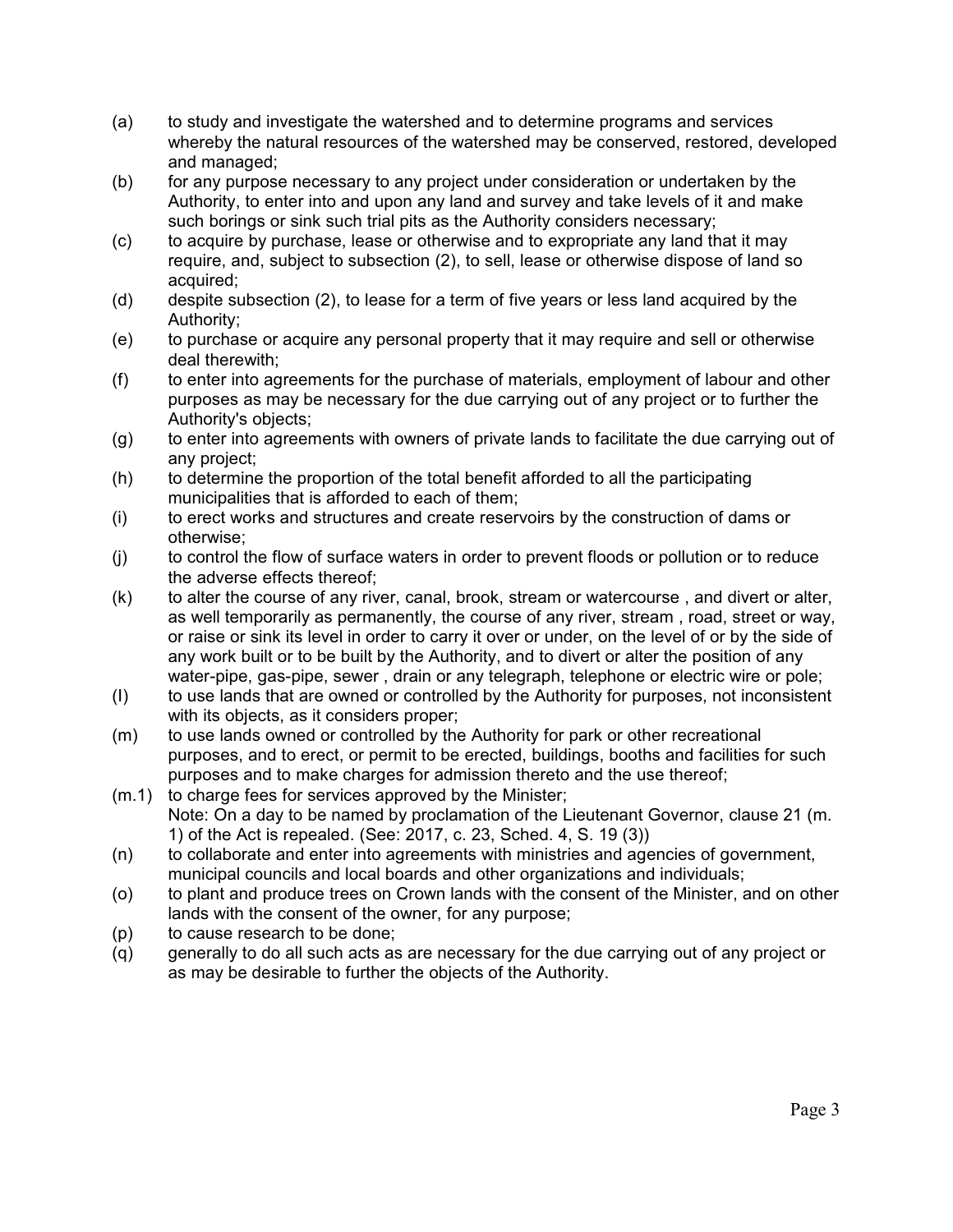# **A. Definitions**

**"Authority"** means the Catfish Creek Conservation Authority.

**"Act"** means the Conservation Authorities Act, R.S.O. 1990, chapter C.27.

**"Chair"** means the Chairperson as referenced in the Act as elected by the Members of the Authority.

**"Chief Administrative Officer"** means the General Manager or Chief Administrative Officer of the Authority, and which may, by resolution of the Authority, include the responsibilities of the Secretary-Treasurer if so designated by resolution of the Authority.

**"Fiscal Year"** means the period from January 1 through December 31.

**"General Membership"** means all of the Members, collectively.

**"Levy"** means the amount of costs apportioned to participating municipalities in accordance with the Act and Regulations under the Act.

**"Majority"** means half of the votes plus one.

**"Members"** shall mean the Members appointed to the Authority by the participating municipalities in the Authority's area of jurisdiction.

**"Minister"** means the Minister as defined in the Act.

**"Non-Matching Levy"** means that portion of an Authority's Levy that meets the definition of Non-Matching Levy as found in Ontario Regulation 139/96.

**"Officer"** means an Officer of the Authority empowered to sign contracts, agreements and other documents on behalf of the Authority in accordance with Section 19.1 of the Act, which shall include the Chair, Vice-Chair(s) the General Manager and the Secretary-Treasurer (or the General Manager/Secretary-Treasurer, if applicable).

**"Participating Municipality"** means a municipality that is designated by or under the Act as a Participating Municipality in a Conservation Authority.

**"Pecuniary Interest"** includes the financial or material interests of a Member and the financial or material interests of a member of the Member's immediate family.

**"Secretary-Treasurer"** means Secretary-Treasurer of the Authority with the roles specified in the Act.

**"Staff"** means employees of the Authority as provided for under Section 18(1) of the Act.

**"Vice-Chair"** means the Vice-Chairperson as elected by the Members of the Authority. If a first and second Vice-Chair are elected, they shall be called First Vice-Chair and Second Vice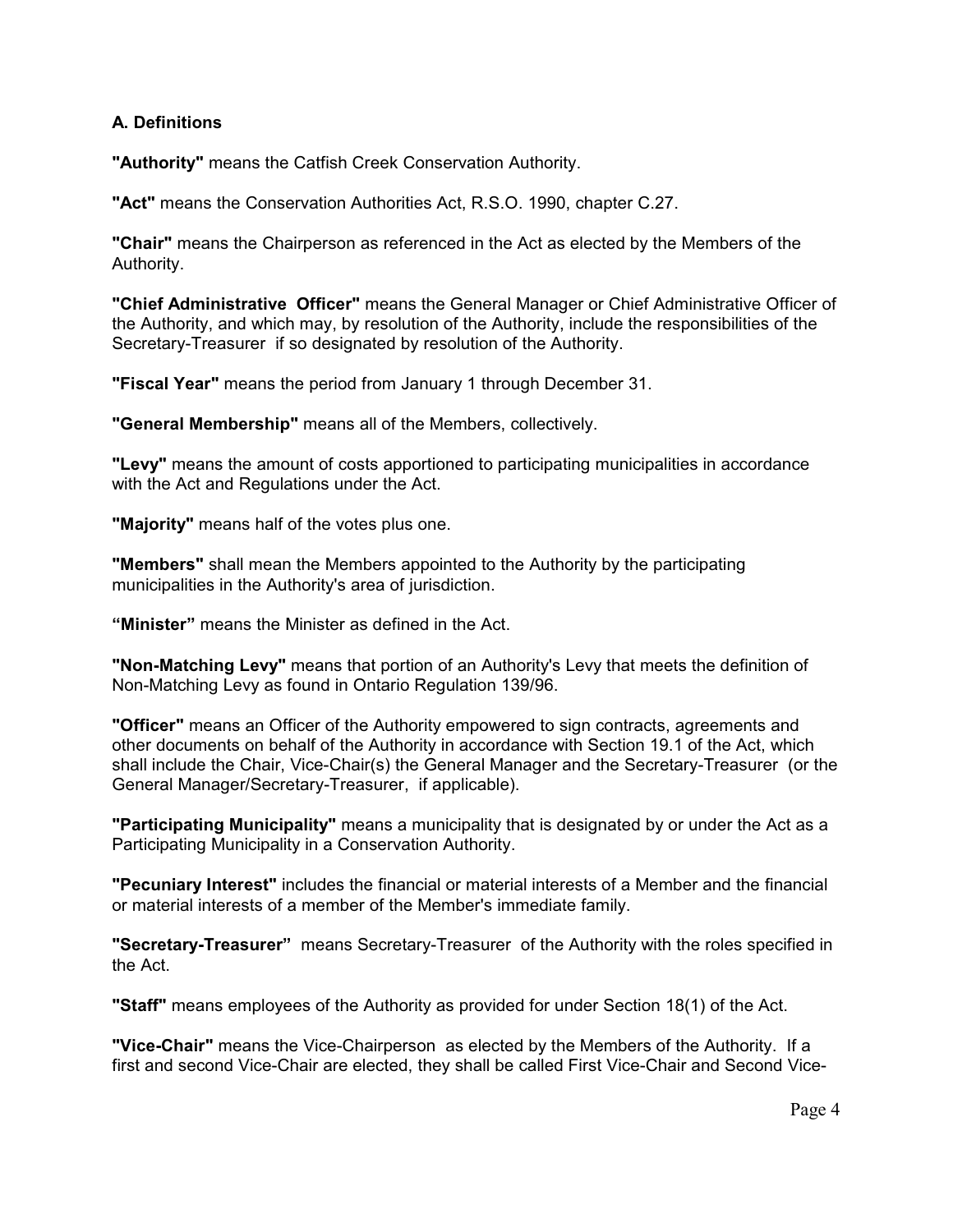Chair.

**"Weighted Majority"** means the votes of 51 per cent of those represented after the votes are weighted by the percentage that applies under Ontario Regulation 139/96 for Municipal Levies.

#### **B. Governance**

#### **1. Members**

#### **a) Appointments**

Participating Municipalities within the jurisdiction of the Catfish Creek Conservation Authority may appoint Members in accordance with Section 14 of the Act. An additional agricultural sector representative may be appointed to the Authority by the Minister.

Appointed Members must reside in a Participating Municipality within the Authority's area of jurisdiction. Participating municipalities must ensure that at least 70 percent of its appointees are selected from among the members of the municipal council or apply to the Minister for permission to appoint less than this percent. Additional appointees may include citizens as well as an additional member who may be appointed by the Minister as a representative of the agricultural sector.

Collectively, the appointed Members comprise the Authority, and for the purposes of this by-law are also referred to as the General Membership.

#### **b) Term of Member Appointments**

In accordance with Section 14 of the Act, a Member shall be appointed for a term of up to four (4) years at the discretion of the appointing municipal council; such term beginning at the first meeting of the Authority following his or her appointment and ending immediately before the first meeting of the Authority following the appointment of his or her replacement. The General Manager / Secretary-Treasurer shall notify the appropriate municipality in advance of the expiration date of any Member's term, unless notified by the municipality of the Member's reappointment or the appointment of his or her replacement. A Member is eligible for reappointment. A Member can be replaced by a Participating Municipality at the municipality's discretion prior to the end of their term.

# **c) Powers of the General Membership**

Subject to the Act and other applicable legislation, the General Membership is empowered without restriction to exercise all of the powers prescribed to the Authority under the Act. In addition to the powers of an Authority under S.21 of the Act for the purposes of accomplishing its objects, as referenced in the introduction of this By-law model, the powers of the General Membership include but are not limited to:

- Approving by resolution, the creation of Committees and/or Advisory Boards, the members thereof and the terms of reference for these Committees and/or Advisory Boards;
- Appointing a General Manager / Secretary-Treasurer and approving the creation of any new permanent positions;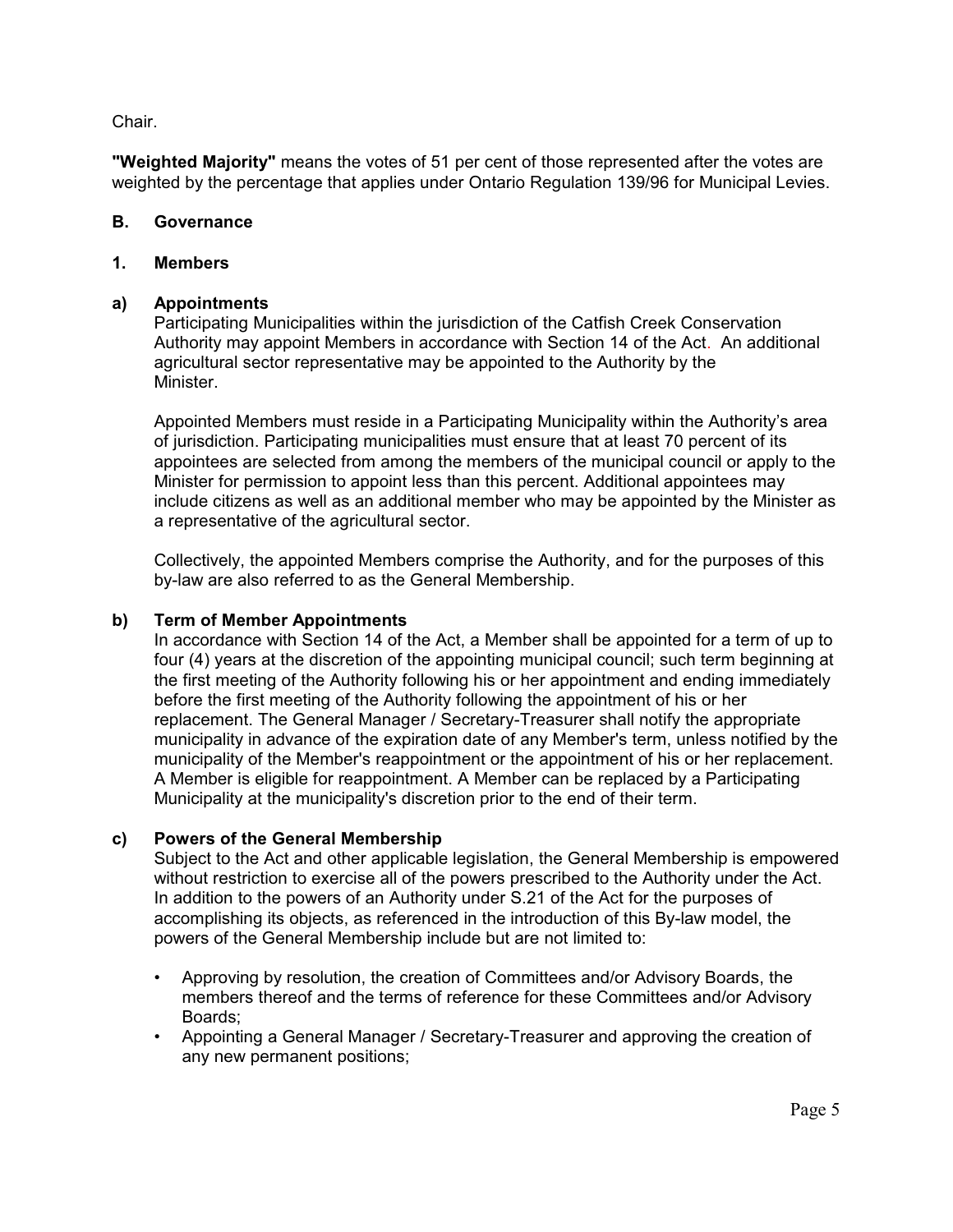- Discipline, terminate, or dismiss any permanent staff;
- Approving establishing and implementing regulations, policies and programs;
- Awarding contracts or agreements where the approval of the Authority is required under the Authority 's purchasing policy.;
- Conducting an annual performance review for the General Manager / Secretary-Treasurer;
- Conducting Hearings in accordance with Section 28(3) for regulations passed pursuant to Section 28(1) of the Conservation Authorities Act;
- Approving the Annual Budget and General Levies;
- Approving and authorizing payment of all accounts;
- Approving by resolution, any new capital project of the Authority;
- Approving by resolution, the method of financing any new capital projects;
- Approving details on budget allocations on any new or existing capital projects;
- Receiving and approving the Audited Financial Statements and the Annual Report for the preceding year;
- Authorizing the borrowing of funds on the promissory note of the Authority in accordance with subsection 3(5) of the Act;
- Approving by resolution, any proposed expropriation of land or disposition of land, subject to the requirements under the Act ;
- Approving permits or refusing permission as may be required under any regulations made under Section 28 of the Act, including the delegation of this responsibility to the General Manager / Secretary-Treasurer or the Resource Planning Coordinator consistent with Ontario Regulation 146/06;
- Holding hearings required for the purpose of reviewing permit applications , and advising every applicant of their right to appeal the decision to the Minister through the Mining and Lands Tribunal.

#### **d) Member Accountability**

Participating Municipalities appoint Members to the Authority as their representatives . Members have the responsibilities of Directors of the corporation that is the Authority. While the administration is responsible for the day-to-day operations, the General Membership is responsible for matters of governance, ensuring compliance with applicable legislation, and ensuring appropriate policies are in place and for financial soundness of the Authority .

All Members have the responsibility to be guided by and adhere to the Code of Conduct (Appendix 1) and Conflict of Interest Policy (Appendix 2), as adopted by the Authority.

Members are responsible for:

- Attending all meetings of the Authority;
- Understanding the purpose, function and responsibilities of the Authority;
- Being familiar with the Authority's statutory and other legal obligations;
- With the administration, setting strategic direction for the Authority .

# **e) Applicable Legislation**

In addition to the Act, the Members are subject to other legislation including, but not limited to:

• Municipal Conflict of Interest Act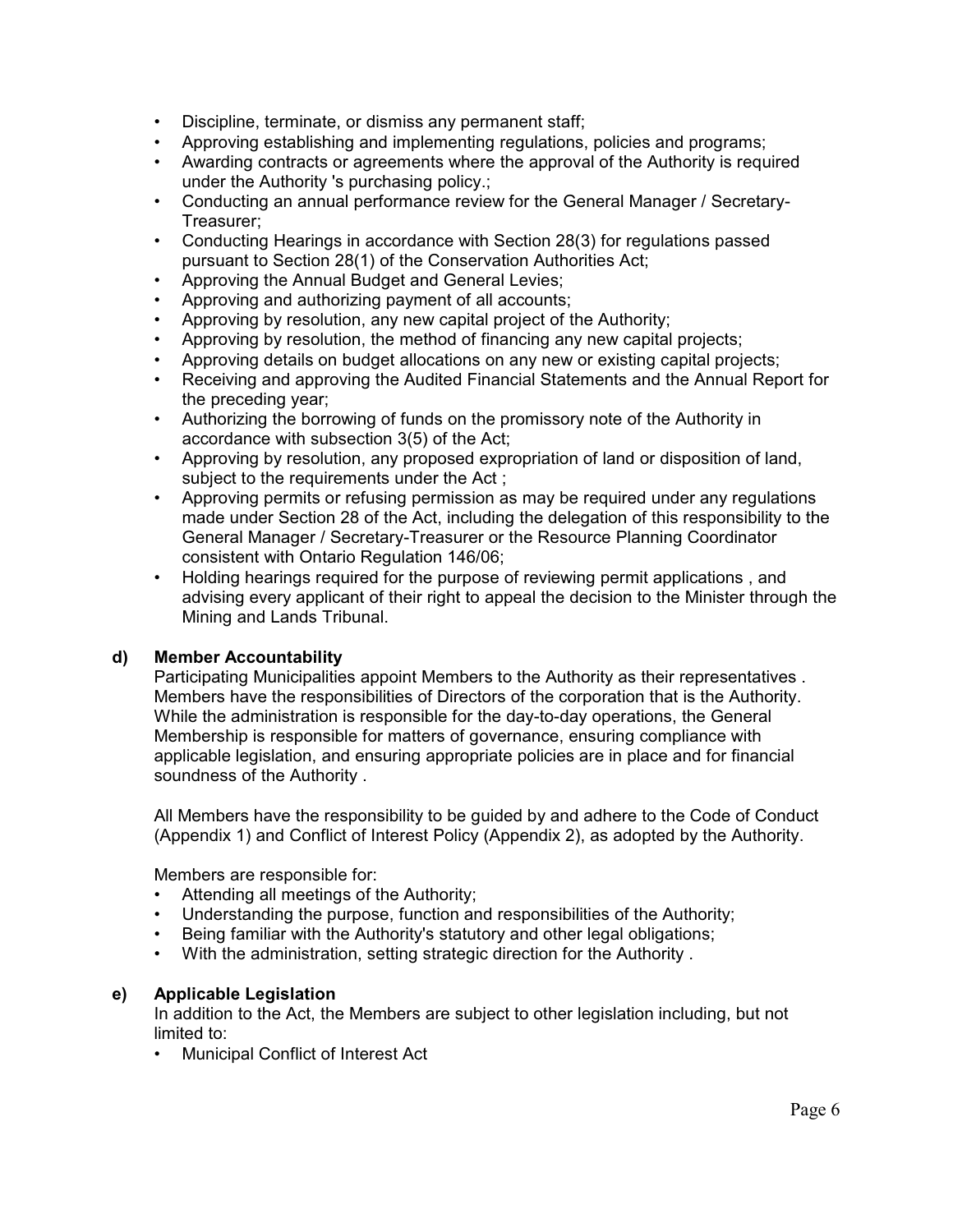• Municipal Freedom of Information and Protection of Privacy Act

If any part of the by-law conflicts with any provision of the Municipal Conflict of Interest Act or the Municipal Freedom of Information and Protection of Privacy Act or a provision of a regulation made under one of those acts, the provision of that act or regulation prevails.

# **f) Relationship Between Members and Staff**

The General Membership relies on the General Manager / Secretary-Treasurer to manage the operations of the organization, including all employees of the Authority . The General Manager / Secretary -Treasurer is accountable to the Authority, working cooperatively to achieve the goals established by the Authority .

The General Membership will ensure that a process exists for regular performance evaluations of the General Manager / Secretary-Treasurer.

# **2. Officers**

The Officers of the Authority, and their respective responsibilities, shall be:

#### **Chair**

- Is a Member of the Authority;
- Presides at all meetings of the General Membership;
- Be "ex-officio", a Member of all Advisory Committees;
- Calls special meetings if necessary;
- Acts as a public spokesperson on behalf of the General Membership;
- Serves as Signing Officer for the Authority;
- Ensures relevant information and policies are brought to the Authority's attention;
- Keeps the General Membership apprised of significant issues in a timely fashion;
- Performs other duties when directed to do so by resolution of the Authority.

#### **Vice-Chair(s)**

- ls/ are a Member(s) of the Authority;
- Attends all meetings of the Authority;
- Carries out assignments as requested by the Chair;
- Understands the responsibilities of the Chair and acts as Chair immediately upon the death, incapacity to act, absence or resignation of the Chair until such time as a new Chair is appointed or until the Chair resumes his/her duties;
- Serves as a Signing Officer for the Authority.

#### **General Manager / Secretary-Treasurer**

Responsibilities of the General Manager / Secretary-Treasurer as assigned by the Authority include, but are not limited to the following:

- Is an employee of the Authority;
- Attends all meetings of the General Membership and Advisory Committees or designates an acting staff member if not available;
- Works in close collaboration with the Chair and Vice-Chair(s) and keeps them apprised of relevant information and significant issues in a timely fashion;
- Develops a strategic plan for approval by the General Membership and implements short and long-range goals and objectives;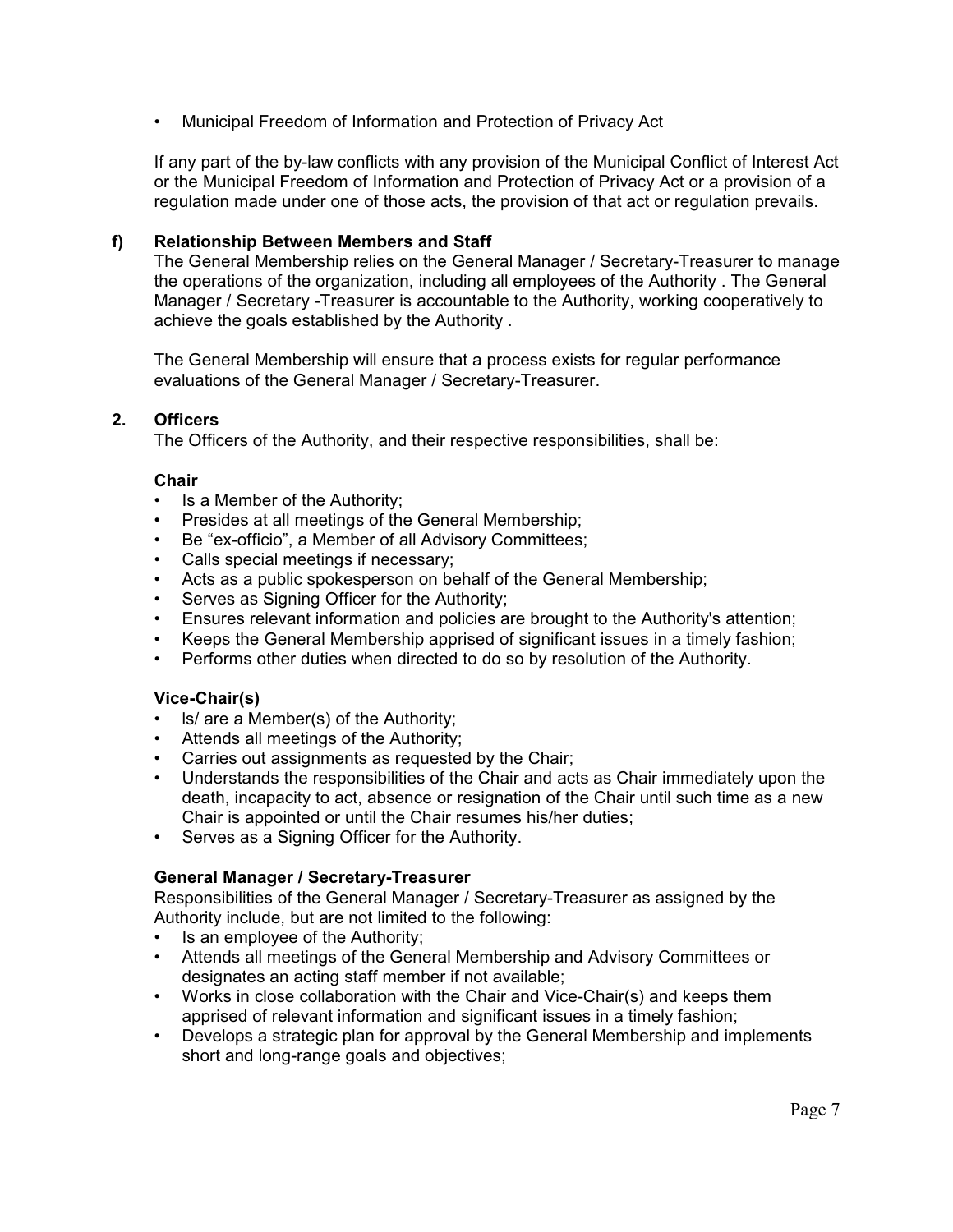- Is responsible for the management of the operations of the Authority, including all staff and programs of the Authority;
- Ensures resolutions of the Authority are implemented in a timely fashion;
- Develops and maintains effective relationships and ensures good communications with Participating Municipalities, federal and provincial government ministries / agencies, Indigenous communities, other Conservation Authorities, Conservation Ontario, stakeholders, community groups and associations;
- Serves as a Signing Officer for the Authority;
- Fulfills the requirements of the Secretary-Treasurer as defined in the Act;
- Is the custodian of the Corporate Seal;
- Acts as the Authority's Freedom of Information and Privacy Coordinator;
- Acts as the Authority's Flood Coordinator;
- Represents Management on the Authority's Health and Safety Committee.

# **3. Absence of Chair and Vice-Chair(s)**

In the event of the absence of the Chair and Vice-Chair(s) from any meeting, the members shall appoint an Acting Chair who, for the purposes of that meeting has all the powers and shall perform all the duties of the Chair.

# **4. Maximum Term for Chair and Vice-Chair(s)**

Both the Chair and Vice-Chair shall hold office for a term of one year, and shall serve for no more than two consecutive terms. Notwithstanding these terms, the Minister may grant permission (upon application by an Authority or a participating municipality) for a Chair or Vice-Chair to serve for a term of more than one year or to hold office from more than two consecutive terms.

# **5. Representatives to Conservation Ontario Council**

The Authority may appoint up to three (3) Representatives to Conservation Ontario Council ("Council"), designated as Voting Delegate and Alternate(s). Council will consist of the Voting Delegates appointed by each Member Conservation Authority. The Voting Delegate and Alternates shall be registered with Conservation Ontario annually.

# **6. Election of Chair and Vice-Chairs**

The election of the Chair and Vice-Chair shall be held at the first meeting held each year (Annual General Meeting) in accordance with the Authority's Procedures for Election of Officers (Appendix 3). Successors to the positions of Chair and Vice-Chair shall be a Member from a different participating municipality from the incumbent. Upon application by an Authority or a participating municipality, the Minister may grant permission for a member who was appointed to the Authority by the same participating municipality that appointed the outgoing Chair or Vice-Chair to serve as Chair or Vice-Chair.

# **7. Appointment of Auditor**

The General Membership shall appoint an auditor by resolution for the coming year at the Annual General Meeting in accordance with Section 38 of the Act.

# **8. Appointment of Financial Institution**

The General Membership shall appoint a financial institution to act as the Authority's banker by resolution at the Annual General Meeting for the coming year.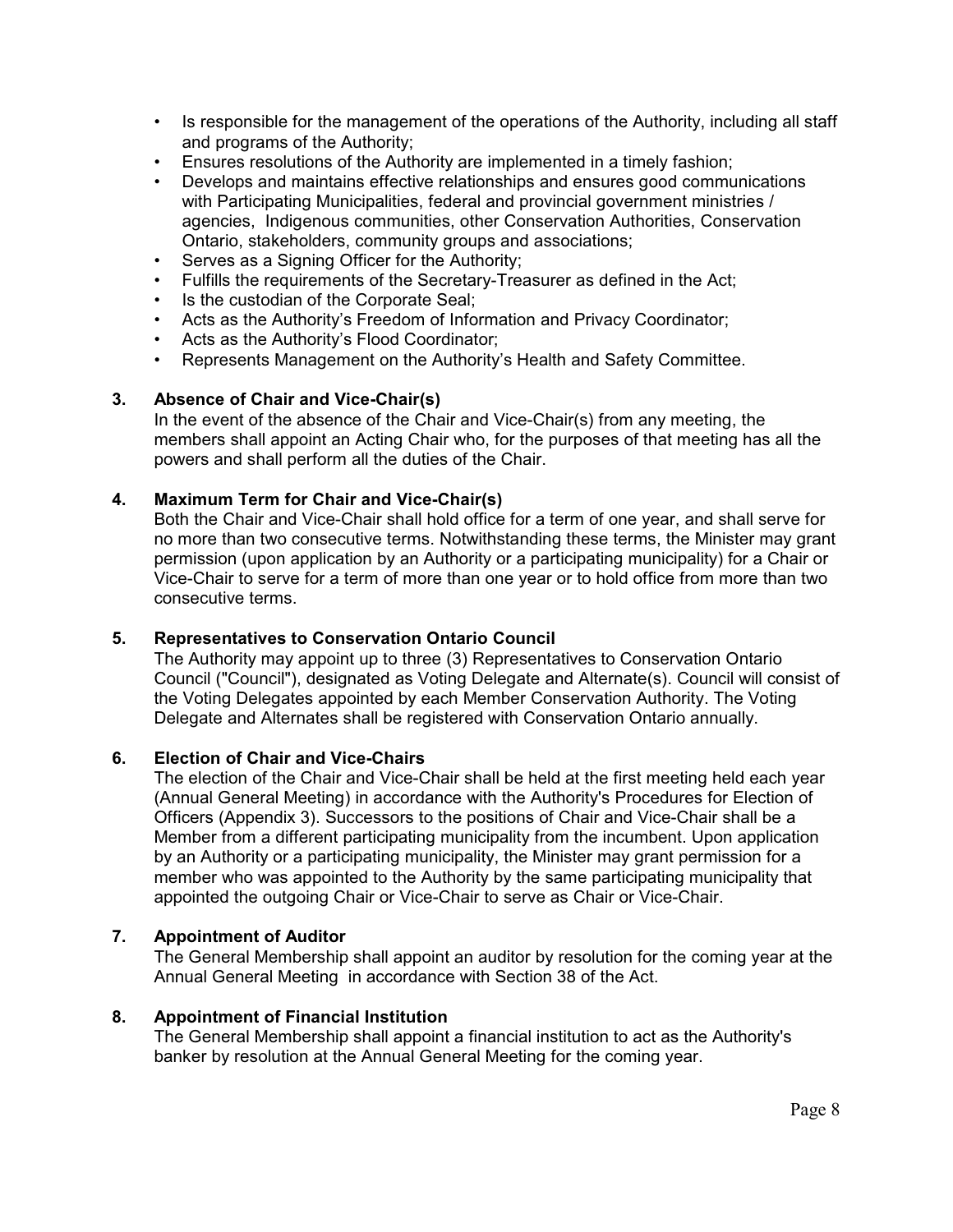# **9. Appointment of Solicitor**

The General Membership shall appoint a solicitor(s) to act as the Authority's legal counsel by resolution at the Annual General Meeting for the coming year.

#### **10. Financial Statements and Report of the Auditor**

The Authority's accounts and transactions will be audited annually by a person licensed under the Public Accounting Act, 2004 and shall ensure that the annual audit is prepared in accordance with generally accepted accounting principles for local governments recommended by the Public Sector Accounting Board of the Chartered Professional Accountants of Canada.

The General Membership shall receive and approve the Audited Financial Statements and Report of the Auditor annually at the Annual General Meeting for the previous year.

The Authority shall forward copies of the Audited Financial Statements and Report of the Auditor to Participating Municipalities and the Minister in accordance with Section 38 of the Act and will make the Audited Financial Statements available to the public on the Authority's website within 60 days of receiving the Auditors Report.

#### **11. Borrowing Resolution**

If required, the Authority shall establish a borrowing resolution by March 31 of each year and such resolution shall be in force until it is superseded by another borrowing resolution.

#### **12. Levy Notice**

The Levy due to the Authority from Participating Municipalities shall be communicated to those municipalities in accordance with the Act and any applicable Regulations.

# **13. Signing Officers**

- The Signing Officers of the Authority shall be the Chair, Vice-Chair, and General Manager / Secretary-Treasurer. Any two of the aforementioned Officers are designated and empowered to sign on behalf of the Authority.
- All deeds, transfers, assignments, contracts and obligations entered into by the Authority must be signed by the General Manager / Secretary-Treasurer and either the Chair or the Vice-Chair of the Authority. These Signing Officers are empowered to sign such documents as are necessary for works approved by the Authority.
- For the above purposes, the Signing Officers are empowered to arrange for the borrowing by way of promissory note of the funds necessary for the approved projects and programs of the Authority.
- All cheques must be signed by the General Manager / Secretary-Treasurer and either the Chair or the Vice-Chair of the Authority.
- The Financial Services Coordinator is designated and empowered with signing authority for payroll items and utility accounts by resolution, plus one of the above noted Officers.
- Notwithstanding any provision herein to the contrary, the General Manager / Secretary-Treasurer and/or Chair being appointed as Officers by the Authority under clause 28(1)(d) of the Conservation Authorities Act, are hereby designated and empowered to approve and sign, on behalf of the Authority any written permission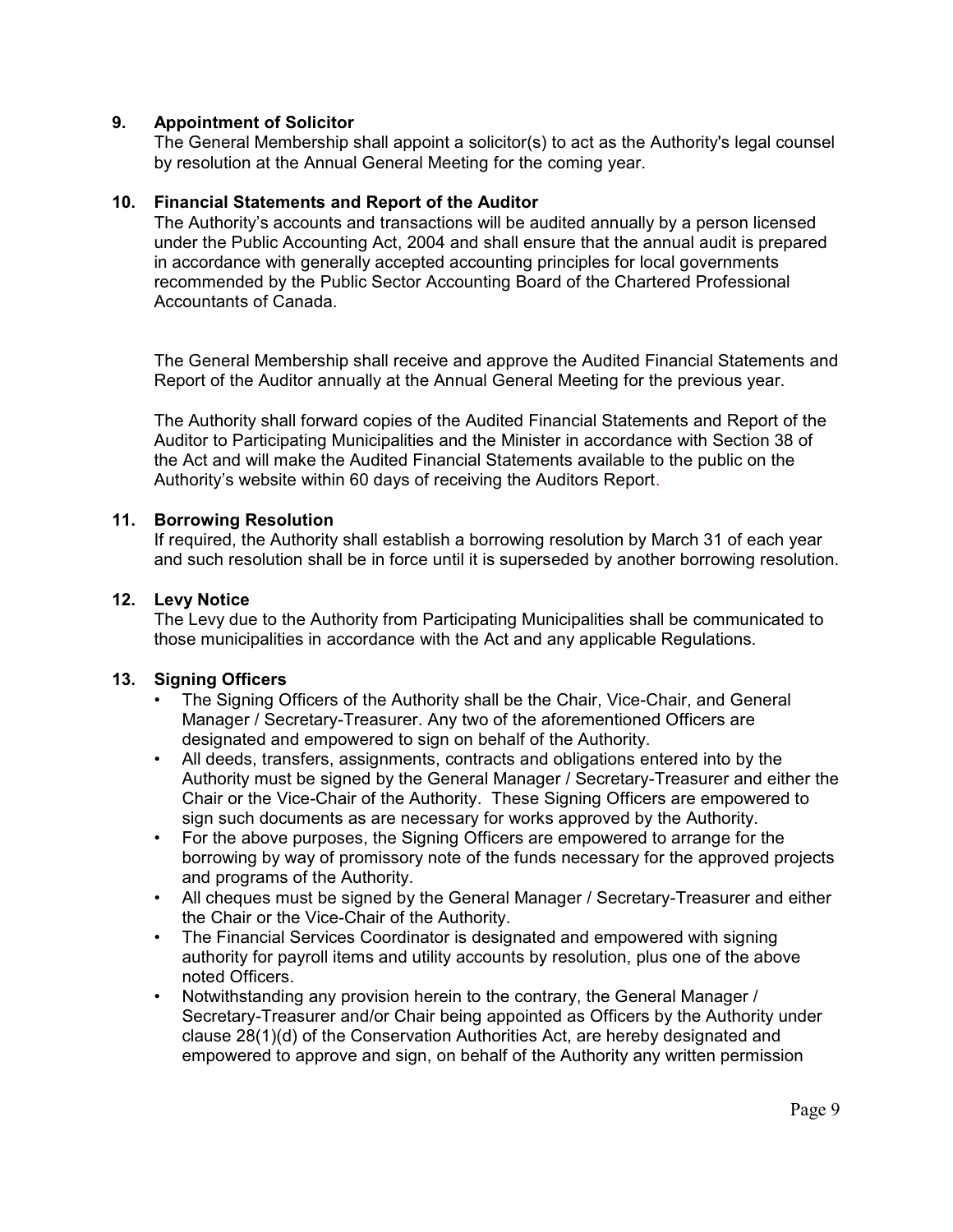required by any regulation made under clause 28(1)(b) or (f) of the said Act.

#### **14. Executive Committee**

The Authority may appoint an Executive Committee at the first meeting of the General Membership each year in accordance with the Section 19 of the Act and Section 1(c)(vi) of this by-law.

#### **15. Advisory Boards and Other Committees**

In accordance with Section 18(2) of the Act, the Authority shall establish such Advisory Boards as required by regulation and may establish such other Advisory Boards or Committees as it considers appropriate to study and report on specific matters.

The General Membership shall approve the terms of reference for all such Advisory Boards and Committees, which shall include the role, the frequency of meetings and the number of embers required.

Resolutions and policies governing the operation of the Authority shall be observed in all Advisory Board and Committee meetings.

Each Advisory Board or Committee shall report to the General Membership, presenting any recommendations made by the Advisory Board or Committee.

The dates of all Advisory Board and Committee meetings shall be made available to all Members of the Authority.

Each Advisory Committee appointed by the Authority:

- Shall consider and recommend details and actions on programs, projects, etc. within the terms of reference of the Committee;
- All five (5) Members of the General Membership are appointed to each Committee;
- The Authority Chair and Vice-Chair will recommend the Chairs of the respective Committees;
- The Committees are advisory in nature and do not themselves have the power to act unless otherwise directed by the General Membership in the form of a resolution.

The current list of standing Advisory Committees includes Personnel / Finance, Land Management, and Health and Safety. This list may be amended from time to time.

#### **a) Personnel / Finance Committee**

#### *General Terms Of Reference*

To initiate, study, report on and recommend to the General Membership matters of a Financial and Personnel nature.

#### *Specific Terms Of Reference*

- a) Financial
- Review the Authority Purchasing Policy and Procedures at least once a year.
- Introduce new financial policies and procedures for inclusion in the appropriate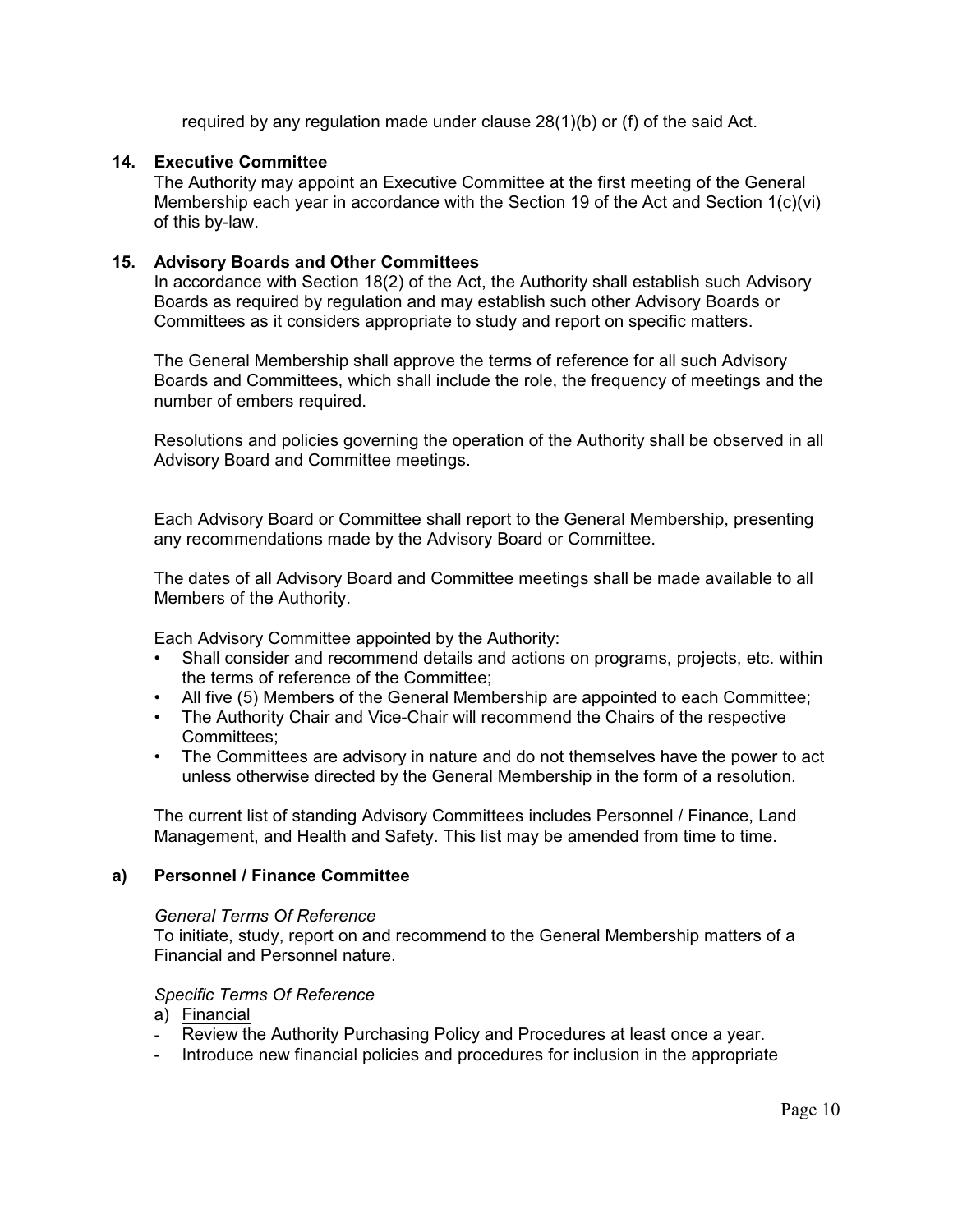Authority documents.

- Review the Authority preliminary and final budgets.
- Review and recommendation of the Auditor's Report and Financial Statement.
- Review any Provincial Auditor's Statements and Reports.
- Dealing with any financial-related matters of the Authority.

#### b) Personnel

- Review the Authority Personnel Policy and Regulations at least once a year prior to the preliminary budget being submitted.
- Discuss salaries, benefits and job appraisals with Authority staff in accordance with the Personnel Policy.
- Conduct Authority-related business if so directed by the General Membership through the appropriate resolution.
- Implement the necessary procedures to fill vacated permanent staff positions.
- Deal with any personnel-related issues and concerns that may arise.
- Formalize new policies and procedures for inclusion in the Authority Personnel Policy.
- Review the per diem, Chairperson's Honorarium and mileage rates.

# *Composition*

Consists of five Members, including the Chair of the Authority.

# **b) Land Management Committee**

# *General Terms Of Reference*

To develop and ensure the effective and efficient implementation of a program designed to achieve the Conservation Authority's objectives under the program areas of Recreation, Forestry, Fish and Wildlife and Cultural and Historical Resources.

# *Specific Terms Of Reference*

- Review the operations of the various Conservation Areas as required.
- Formalize new rules, regulations and policies for the Conservation Areas for recommendation to the General Membership.
- Discuss possible outdoor recreation capital development projects for consideration in the Authority's budget deliberations.
- Review the Springwater C.A. campground and day-use fee schedules each year for implementation in the upcoming season.
- Discuss any outstanding issues, concerns, complaints, appeals, etc. that cannot be resolved between staff and the patrons of the Springwater C.A..
- Oversee the preparation of Master, Site, and Management Plans for Conservation Authority properties and ensure the management of these properties is consistent with the Authority's objectives.
- Promote outdoor recreation on Authority properties and generally within the Authority's area of jurisdiction.
- Participate in joint planning with concerned agencies and member municipalities aimed at managing recreation, forest, wildlife and cultural and historical resources within the Authority's area of jurisdiction.
- Review long-term strategies for the development and related marketing of specific recreational oriented facilities in Conservation Areas.
- Review and recommend program plans for fisheries, wildlife, and forestry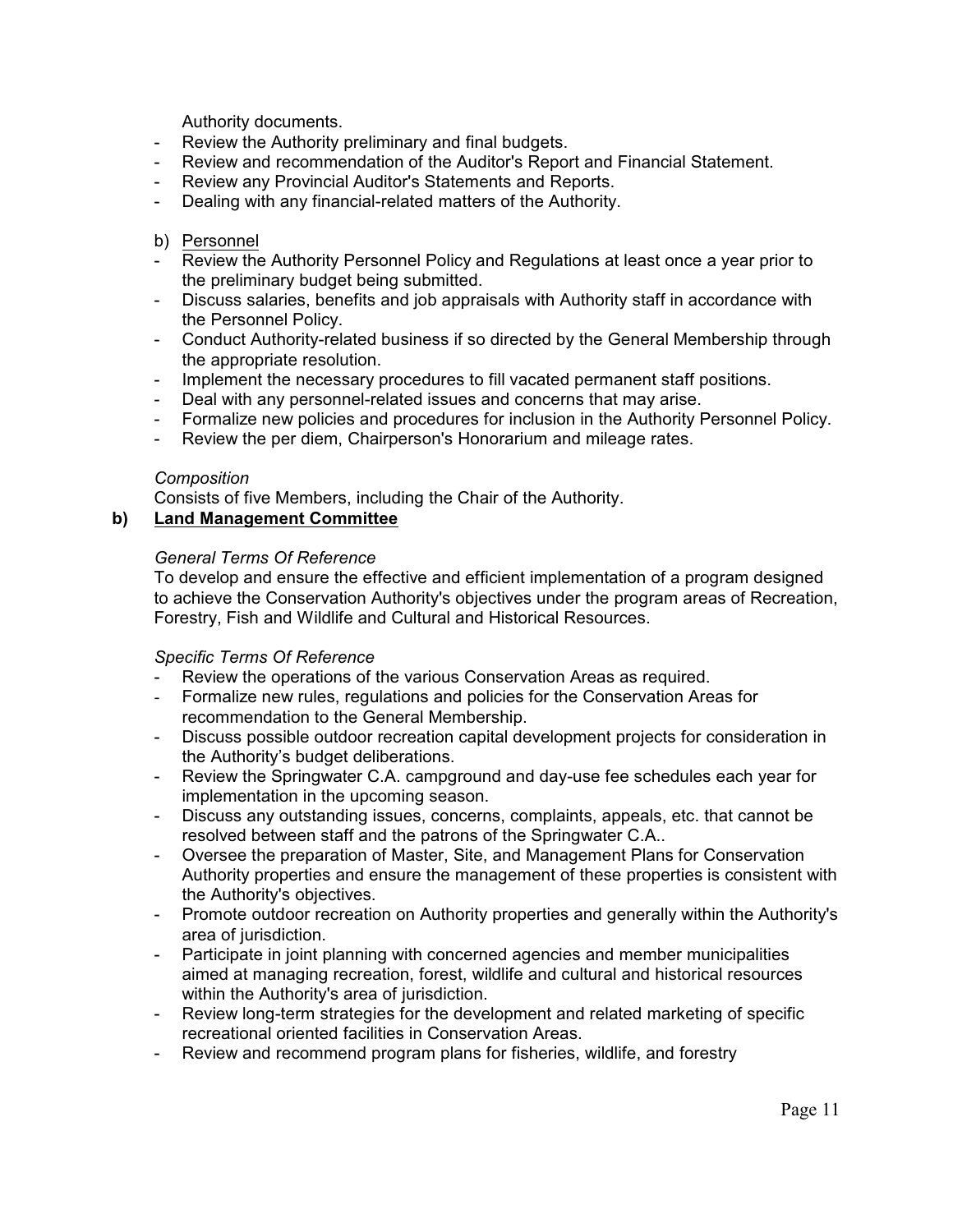management projects on Authority-owned lands. *Composition* Consists of five Members, including the Chair of the Authority.

#### **c) Health and Safety Committee**

*General Terms Of Reference* To implement the Authority Health and Safety Policy

#### *Specific Terms Of Reference*

- Create and promote an interest in safety among the work forces.
- Provide an opportunity for group discussions on accident prevention.
- Make health and safety recommendations to the employer.
- Inspect the workplace.
- Investigate serious accidents or injury.
- Act on behalf of the employees during refusal to work situations under the Occupational Health and Safety Act.

#### *Composition*

Consists of one member from Management and two members from staff.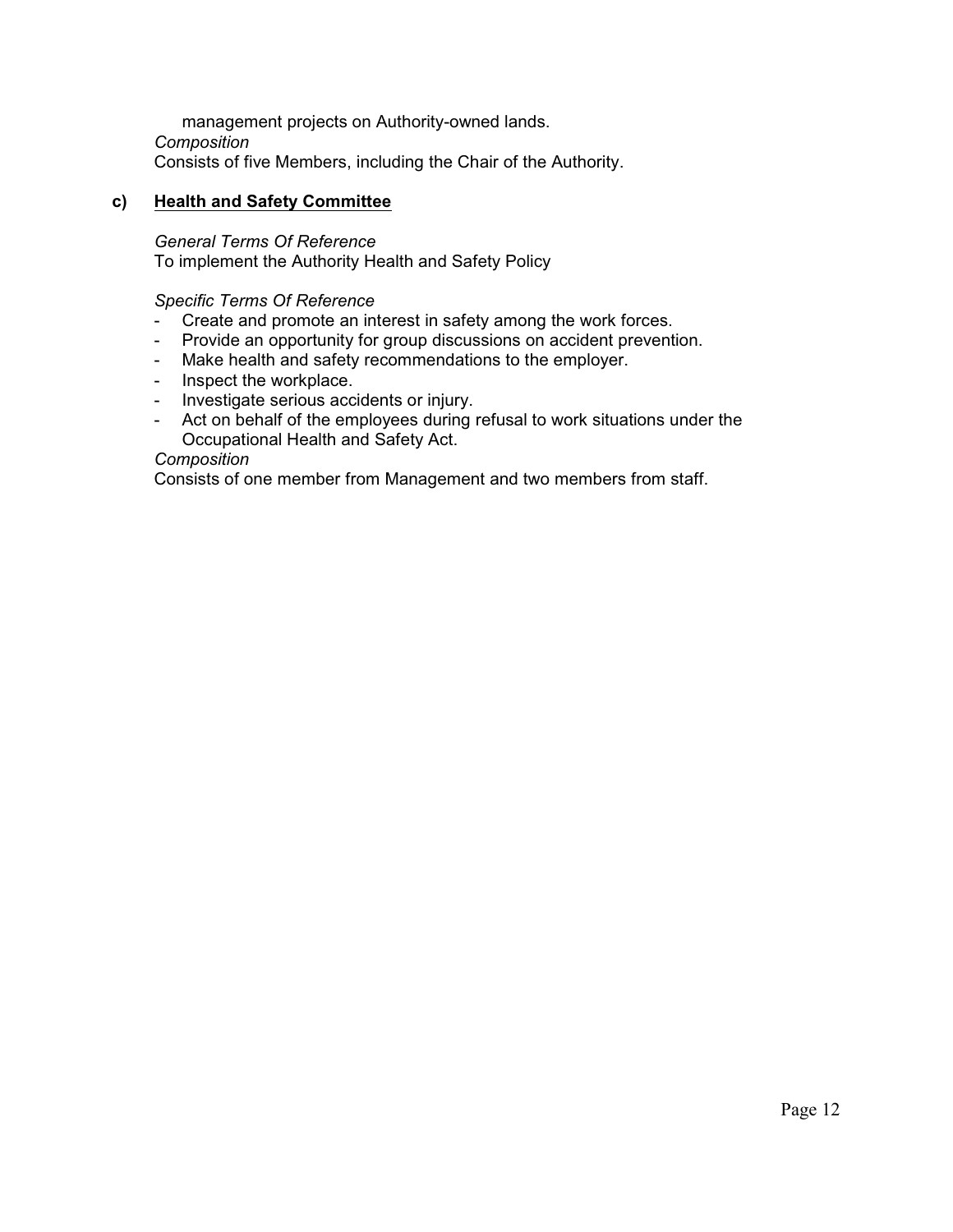#### **16. Remuneration of Members**

- a) All Members are paid a per diem and travel allowance (per kilometre) for attendance at meetings that deal with Authority business. The rates for per diems and mileage shall be consistent with Canada Revenue Agency guidelines. If a Member attends more than one meeting per day they are entitled to an additional \$10.00 per meeting.
- b) The Authority Chairperson will be paid an Annual Honorarium as compensation for their additional responsibilities.
- c) Per diems and travel reimbursement for all General Membership, Advisory, Committee and Special meetings are paid annually in December. An attendance sheet is circulated at each meeting and Members MUST sign in and record their mileage to ensure payment is received.
- d) If no quorum is present, the per diem rate shall be paid to those in attendance.

# **17. Records Retention**

- The Authority shall keep full and accurate records including, but not limited to:
- Minutes of all meetings of the Authority, including registries of statements of interests in accordance with the *Municipal Conflict of Interest Act;*
- Assets, liabilities, receipts and disbursements of the Authority and Financial Statements and Reports of the Auditors;
- Human Resources Files for all employees and Members as applicable;
- Workplace Health and Safety documents including workplace inspections, workplace accidents, investigations, etc.;
- Electronic Communications including emails;
- Contracts and Agreements entered into by the Authority;
- Strategic Plans and other documents providing organizational direction;
- Projects of the Authority;
- Technical Studies and data gathered in support of Programs of the Authority;
- Legal Proceedings involving the Authority;
- Incidents of personal injury or property damage involving the Authority and members of the public.

Such records shall be retained and protected in accordance with all applicable laws and the Records Retention Policy of the Authority as approved by the General Membership from time-to-time.

# **18. Records Available to Public**

Records of the Authority shall be made available to the public, subject to requirements of the Municipal Freedom of Information and Protection of Personal Privacy Act (MFIPPA).

The Authority shall designate a Member or a Committee of Members to act as head of the Authority for the purposes of MFIPPA.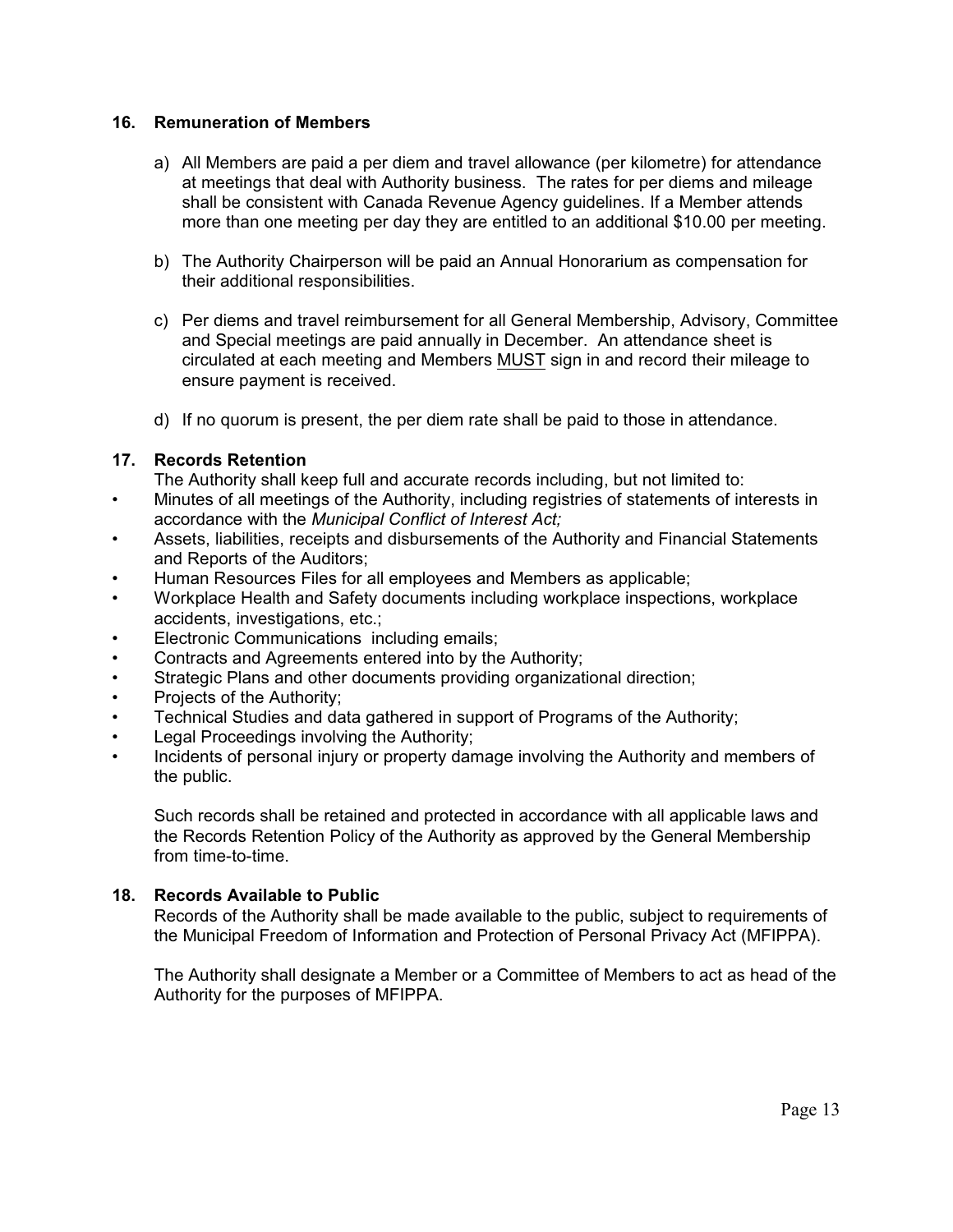#### **19. By-law Review**

In accordance with the Act, these by-laws shall be reviewed by the Authority to ensure the by-laws are in compliance with the Act and any other relevant law. The General Membership shall review the by-laws every three (3) years to ensure best management practices in governance are being followed.

#### **20. By-law Available to Public**

In accordance with the Act, the Authority shall make its by-laws available to the public on the Authority's website. By-laws shall also be available for review by any member of the public at the Authority's Administration Centre or provided in alternative formats, in accordance with the Accessibility for Ontarians with Disabilities Act , if requested by interested parties.

# **21. Enforcement of By-laws and Policies**

The Members shall respect and adhere to all applicable by-laws and policies (for example, the Code of Conduct and Conflict of Interest). The Authority may take reasonable measures to enforce its by-laws and policies, including the enforcement mechanisms under the Municipal Conflict of Interest Act. As a minimum, the procedure for enforcement should include:

- an investigation will be conducted regarding the alleged breach;
- an opportunity will be provided to the affected member to respond to the allegation;<br>• the findings of the investigation and the affected member's response will be
- the findings of the investigation and the affected member's response will be communicated to the General Membership in a closed meeting;
- the appointing municipality shall be notified of the outcome of the investigation.

#### **22. Indemnification of Members, Officers and Employees**

The Catfish Creek Conservation Authority shall maintain a liability insurance policy for Directors/ Officers and undertakes and agrees to indemnify and save harmless its Members, Officers and Employees and their heirs and legal representatives, respectively, from and against all costs, charges and expenses, including all amounts paid to settle an action or satisfy any judgement, reasonably incurred by any such Member, Officer or Employee in respect of any civil, criminal or administrative action or proceeding to which any such Member, Officer or Employee is made a party by reason of being a Member, Officer or Employee of the Authority (except in respect of an action by or on behalf of the Authority to procure a judgment in its favour) if;

- such Member, Officer or Employee acted honestly, in good faith with a view to the best interests of the Authority and within the scope of such Member's, Officer's or Employee's duties and responsibilities, and,
- in the case of a criminal or administrative action or proceeding that is enforced by a monetary penalty that such Member, Officer or Employee had reasonable grounds for believing that the conduct was lawful.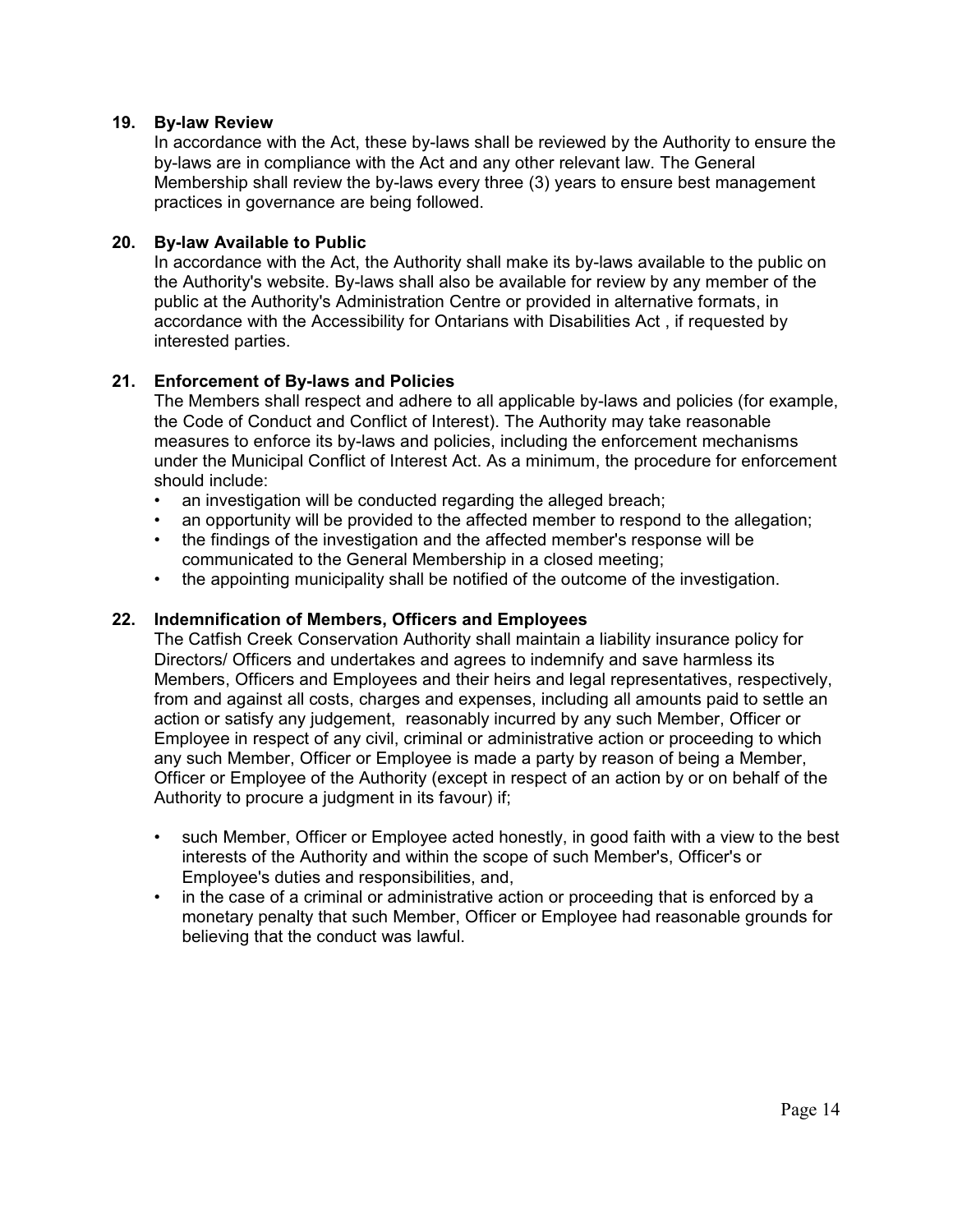#### **C. Meeting Procedures**

The Meeting Procedures below governing the procedures of the Authority shall be observed in Executive Committee and Advisory Board meetings, as far as they are applicable, and the words Executive Committee or Advisory Board may be substituted for the word Authority as applicable.

When the Authority or Executive Committee, as the case may be, are sitting as a Hearing Board, hearings will meet the requirements of the Statutory Powers and Procedures Act (SPPA), the details of which are specified in APPENDIX 5 - HEARING PROCEDURES.

#### **1. Rules of Procedure**

In all matters of procedure not specifically dealt with under the Act and this By-law, the current edition of Robert's Rules of Order, Bourinot's Rules of Order or other generally accepted rules of procedure shall be binding.

#### **2. Notice of Meeting**

The General Membership shall approve a schedule for regular meetings in advance. The General Manager / Secretary-Treasurer shall send Notice of regular meetings to all Members at least five (5) calendar days in advance of a meeting. Notice of all regular or special meetings of the General Membership or its committees shall be made available to the public as soon as possible after its delivery to General Membership.

Notice of any meeting shall indicate the time and place of that meeting and the agenda for the meeting.

All material and correspondence to be dealt with by the Authority at a meeting will be submitted to the General Manager / Secretary-Treasurer in advance of the meeting where it is to be dealt with seven (7) calendar days if it is to be included in the published agenda, or four (4) calendar days if it is to be introduced at the meeting.

The Chair may, at his/her pleasure, call a special meeting of the Authority as necessary on three (3) calendar days notice in writing or email. That notice shall state the business of the special meeting and only that business shall be considered at that special meeting. Any Member, with 50% support of the other Members, may also request the Chair to call a meeting of the Authority and the Chair will not refuse.

The Chair or the General Manager / Secretary-Treasurer may, by notice in writing or email delivered to the Members so as to be received by them at least 24 hours before the hour appointed for the meeting, postpone or cancel any meeting of an Advisory Committee or other Committee until the next scheduled date for the specific Committee affected.

The Chair or the General Manager / Secretary-Treasurer may, if it appears that a storm or like occurrence will prevent the Members from attending a meeting, postpone that meeting by advising as many Members as can be reached, or, if warranted, hold the meeting electronically provided quorum and public participation can be met. Postponement shall not be for any longer than the next regularly scheduled meeting date.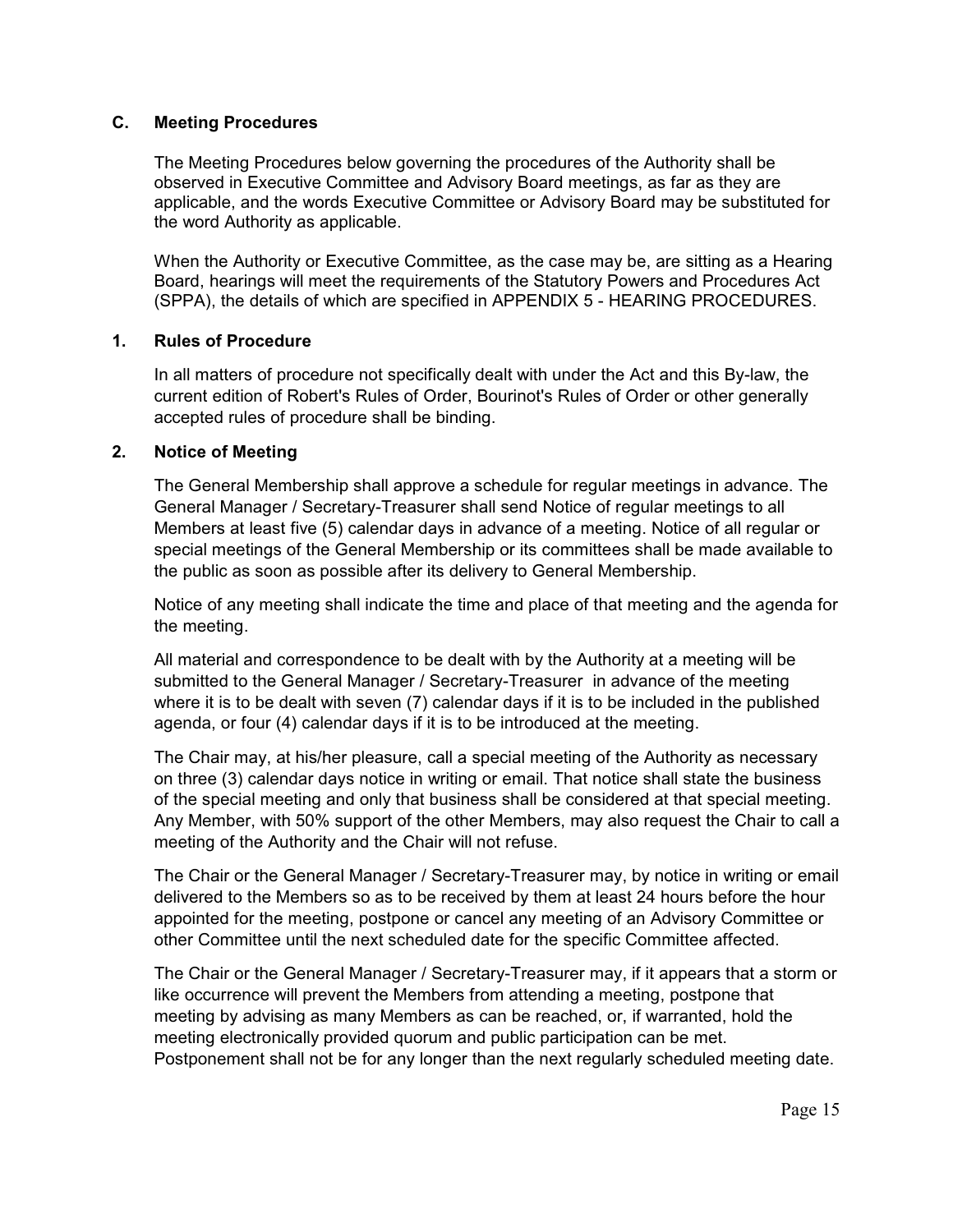# **3. Meetings Open to Public**

All meetings of the General Membership and Executive Committee, if applicable, shall be open to the public.

A meeting or part of a meeting may be closed to the public if the subject matter being considered is identified in the closed meeting section of the agenda and the subject matter meets the criteria for a closed meeting as defined in this by-law.

# **4. Agenda for Meetings**

Authority staff, under the supervision of the General Manager / Secretary-Treasurer, shall prepare an agenda for all regular meetings of the Authority that shall include, but not necessarily be limited to, the following headings:

- Call to Order
- Adoption of Agenda
- Disclosure of Conflict of Interest and/or Pecuniary Interest
- Disclosure of Intention to Audio / Video Record Meeting
- Adoption of Minutes
- Business Arising from Minutes
- Public / Special Delegations
- Reports
- General Manager / Secretary-Treasurer's Report
- Unfinished Business
- Chairperson's / Board Member's Report
- Notice of Motions / New Business
- Correspondence
- Committee of the Whole
- Next Meeting / Adjournment

The agenda for special meetings of the Authority shall be prepared as directed by the Chair.

Agendas for meetings shall be forwarded to all Members at least five (5) calendar days in advance of the meeting. Such agendas shall be made available to the public on the Authority's website at the same time, unless the meeting is closed to the public in accordance with this By-law. Such agendas shall also be available in alternative formats, in accordance with the Accessibility for Ontarians with Disabilities Act, if requested by interested parties.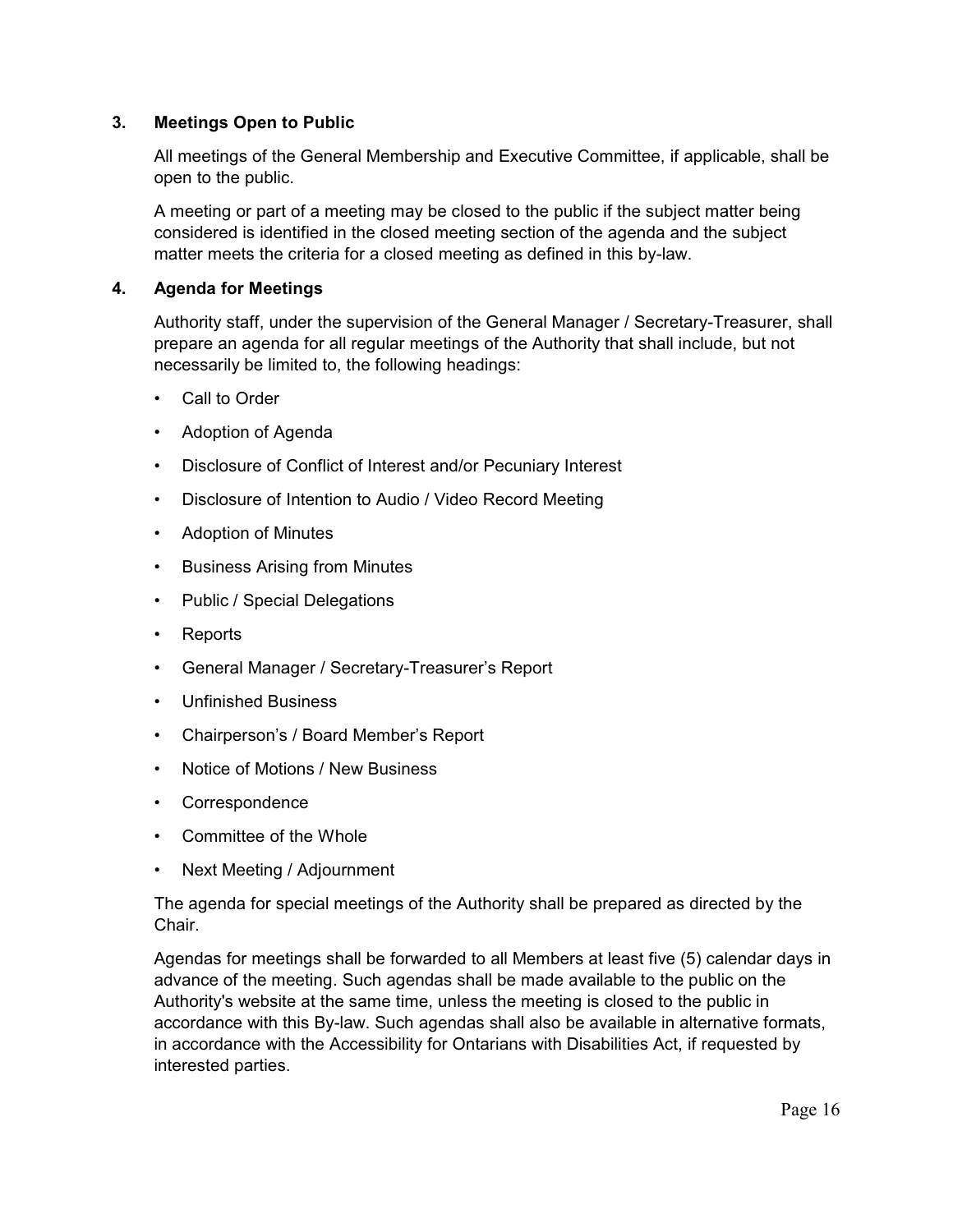# **5. Quorum**

At any meeting of the General Membership, a quorum consists of a simple majority of the Members appointed by the Participating Municipalities. At any Advisory or Committee meeting, a quorum consists of a simple majority of the Members appointed to that Committee by the General Membership.

If there is no quorum within one half hour after the time appointed for the meeting, the Chair for the meeting shall declare the meeting adjourned due to a lack of a quorum, or shall recess until quorum arrives, and the recording secretary shall record the names of the Members present and absent.

If during an Authority or Advisory Committee meeting a quorum is lost, then the Chair shall declare that the meeting shall stand recessed or adjourned, until the date of the next regular meeting or other meeting called in accordance with the provisions of this by- law. Agenda items including delegations present may be covered and presented and issues discussed, but no formal decisions may be taken by the remaining Members which do not constitute a quorum."

Where the number of Members who are disabled from participating in a meeting due to the declaration of a conflict of interest is such that at that meeting the remaining Members are not of sufficient number to constitute a quorum, the remaining number of Members shall be deemed to constitute a quorum, provided such number is not less than two.

#### **6. Order of Business**

The business of the Authority shall be taken up in the order in which it stands on the agenda unless otherwise decided by a majority of those Members present.

No Member shall present any matter to the Authority for its consideration unless the matter appears on the agenda for the meeting of the Authority or leave is granted to present the matter by the affirmative vote of a majority of the Members present.

# **7. Debate**

The Authority shall observe the following procedures for discussion / debate on any matter coming before it:

- a) A Member shall be recognized by the Chair prior to speaking;
- b) Where two or more Members rise to speak, the Chair shall designate the Member who has the floor, who shall be the Member who in the opinion of the Chair was first recognized;
- c) All questions and points of discussion shall be directed through the Chair;
- d) Where a motion is presented, it shall be moved and seconded before debate;
- e) No Member shall speak more than once to the same question without leave from the Chair, except in explanation of a material part of the speech;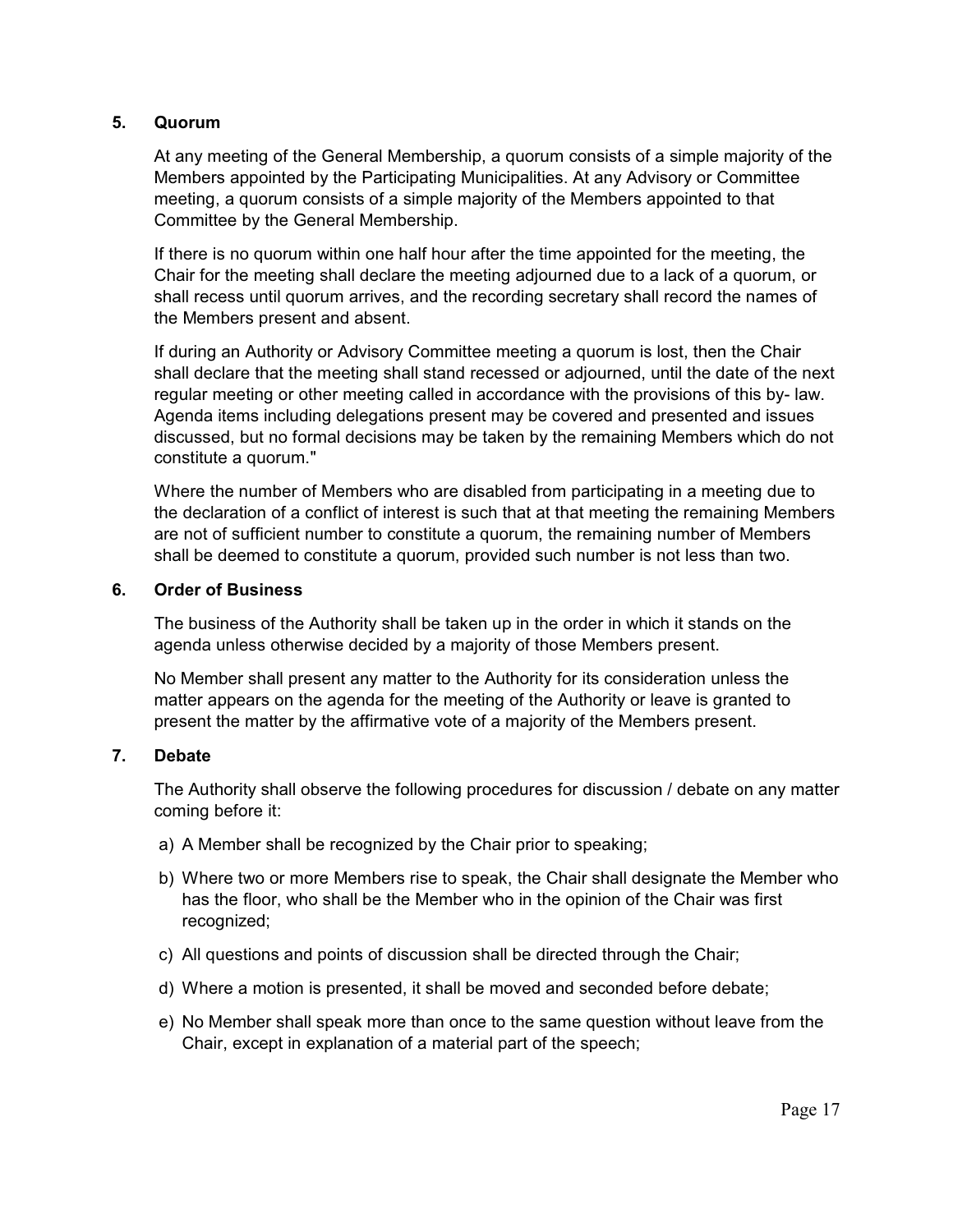- f) No Member shall speak more than five (5) minutes without leave of the Chair;
- g) Any Member may ask a question of the previous speaker through the Chair;
- h) The Member who has presented a motion, other than a motion to amend or dispose of a motion, may speak again to the motion immediately before the Chair puts the motion to a vote;
- i) When a motion is under debate, no motion shall be received other than a motion to amend, to defer action, to refer the question, to take a vote, to adjourn, or to extend the hour of closing the proceedings;
- j) When a motion is under consideration, only one amendment is permitted at a time.

# **8. Matters of Precedence**

Any matters of precedence over the usual order of business will be referred to Roberts or Bourinot's Rules of Order.

# **9. Members' Attendance**

The Authority shall provide a listing of Members' attendance at scheduled meetings of the Authority to the Participating Municipalities at least annually.

Upon a Member's vacancy due to death, incapacity or resignation occurring in any office of the Authority, the Authority shall request the municipality that was represented by that Member appoint a Member replacement.

If a Member is unable to attend any meeting and wishes to bring any additional information or opinion pertaining to an agenda item to the General Membership, the Member shall address in writing or email to the Chair or General Manager / Secretary-Treasurer such correspondence prior to the start of the meeting. The correspondence shall be read aloud by the General Manager / Secretary- Treasurer without comment or explanations.

# **10. Electronic Participation**

Members may participate in a meeting that is open or closed to the public by telephonic or other electronic means that permits all participants to communicate adequately with each other during the meeting. A Member participating in a meeting electronically shall be counted in determining quorum at any point in time.

Electronic meetings must follow/accommodate all Section C. Meeting Procedures identified in this by-law, or in the case of Hearings, APPENDIX 5 - HEARING PROCEDURES.

For open electronic meetings, the public must be able to participate in the meeting electronically and be able to hear and see all Members at the meeting.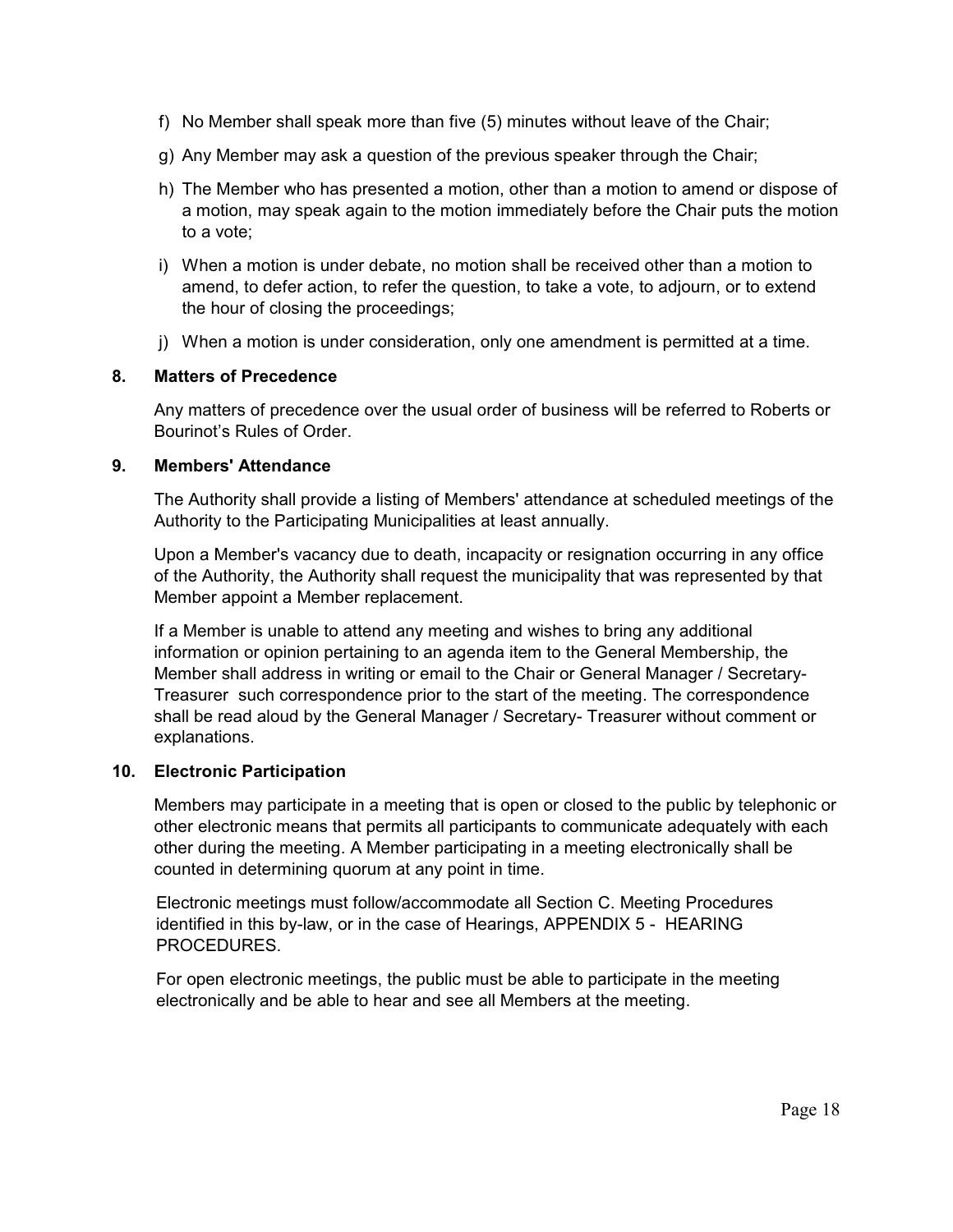# **11. Delegations**

Any person or organization who wishes to address the Authority may make a request in writing or email to the General Manager / Secretary-Treasurer. The request should include a brief statement of the issue or matter involved and indicate the name of the proposed speaker(s). If such request is received 10 calendar days in advance of a scheduled meeting, the delegation shall be listed on the published agenda.

Any person or organization requesting an opportunity to address the Authority, but not having made a written request to do so in the timelines specified above, may appear before the meeting if approved by a majority of Members present, or shall be listed on the published agenda for the following meeting.

Except by leave of the Chair or appeal by the leave of the meeting, delegations shall be limited to one (1) speaker for not more than 10 minutes.

Speakers will be requested not to repeat what has been said by previous speakers at the meeting. A returning delegation will only be allowed to speak again if new, relevant information has become available since their previous presentation. The Chair may choose to end a returning delegation's presentation if, in the opinion of the Chair, the new information being presented is not relevant to a decision facing the General Membership.

# **12. Annual Meeting**

The first General Membership meeting of each year will be the Annual General Meeting. The Agenda shall include:

- a) The introduction of the new Members
- b) The election of a Chair and Vice-Chair(s)
- c) The presentation of the Auditor's Report
- d) The appointment of an Auditor qualified under Section (39) of the Conservation Authorities Act
- e) The appointment of a Solicitor
- f) The naming of a bank with which the Authority will conduct its financial business during the current fiscal year
- g) The adoption of a Borrowing Resolution and designation of Signing Officers for the upcoming year
- h) Presentation and adoption of the Annual Report
- i) Presentation of the Conservation Award
- j) Presentation of the Student Scholarship Award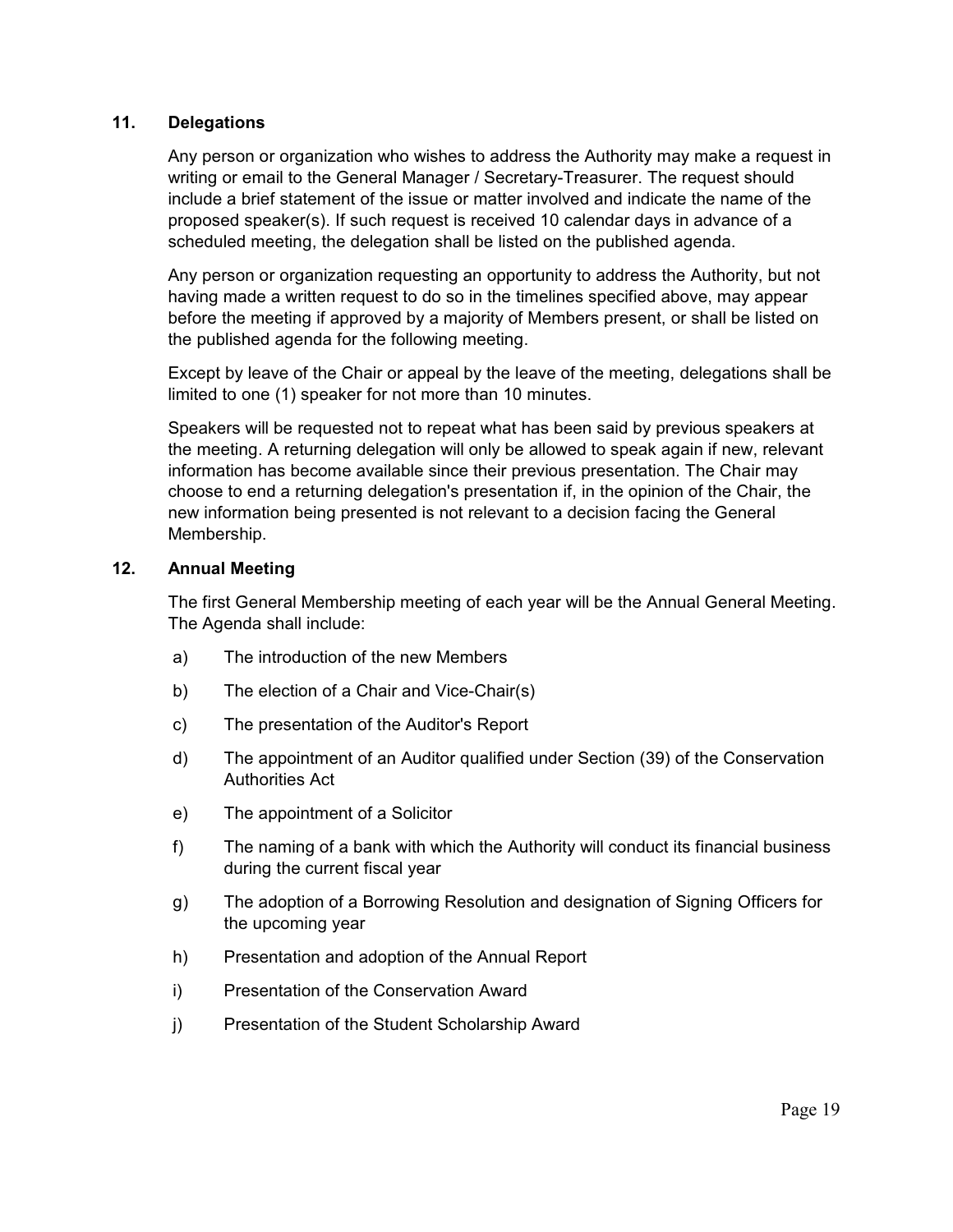# **13. Meetings with Closed "In Camera" Sessions**

Every meeting of the General Membership, Executive Committee and Advisory Boards, if applicable, shall be open to the public as per Section 15(3) of the Act, subject to the exceptions set out below.

Meetings may be closed to the public if the subject matter being considered relates to:

- a) The security of the property of the Authority;
- b) Personal matters about an identifiable individual, including employees of the Authority;
- c) A proposed or pending acquisition or disposition of land by the Authority;
- d) Labour relations or employee negotiations;
- e) Litigation or potential litigation, including matters before administrative tribunals (e.g. Local Planning Appeal Tribunal), affecting the Authority;
- f) Advice that is subject to solicitor-client privilege;
- g) A matter in respect of which the General Membership, Executive Committee, Advisory Committee or other body may hold a closed meeting under another act;
- h) information explicitly supplied in confidence to the Authority by Canada, a province or territory or a Crown agency of any of them;
- i) a trade secret or scientific, technical, commercial, financial or labour relations information, supplied in confidence to the Authority, which, if disclosed, could reasonably be expected to prejudice significantly the competitive position or interfere significantly with the contractual or other negotiations of a person, group of persons, or organization;
- j) a trade secret or scientific, technical, commercial or financial information that belongs to the Authority and has monetary value or potential monetary value; or
- k) a position, plan, procedure, criteria or instruction to be applied to any negotiations carried on or to be carried on by or on behalf of the Authority.

The Authority shall close a meeting if the subject matter relates to the consideration of a request under MFIPPA, and the Authority is the head of an institution for the purposes of MFIPPA.

Before holding a meeting or part of a meeting that is to be closed to the public, the Members shall state by resolution during the open session of the meeting that there will be a meeting closed to the public and the general nature of the matter to be considered at the closed meeting. Once matters have been dealt with in a closed meeting, the General Membership shall reconvene in an open session.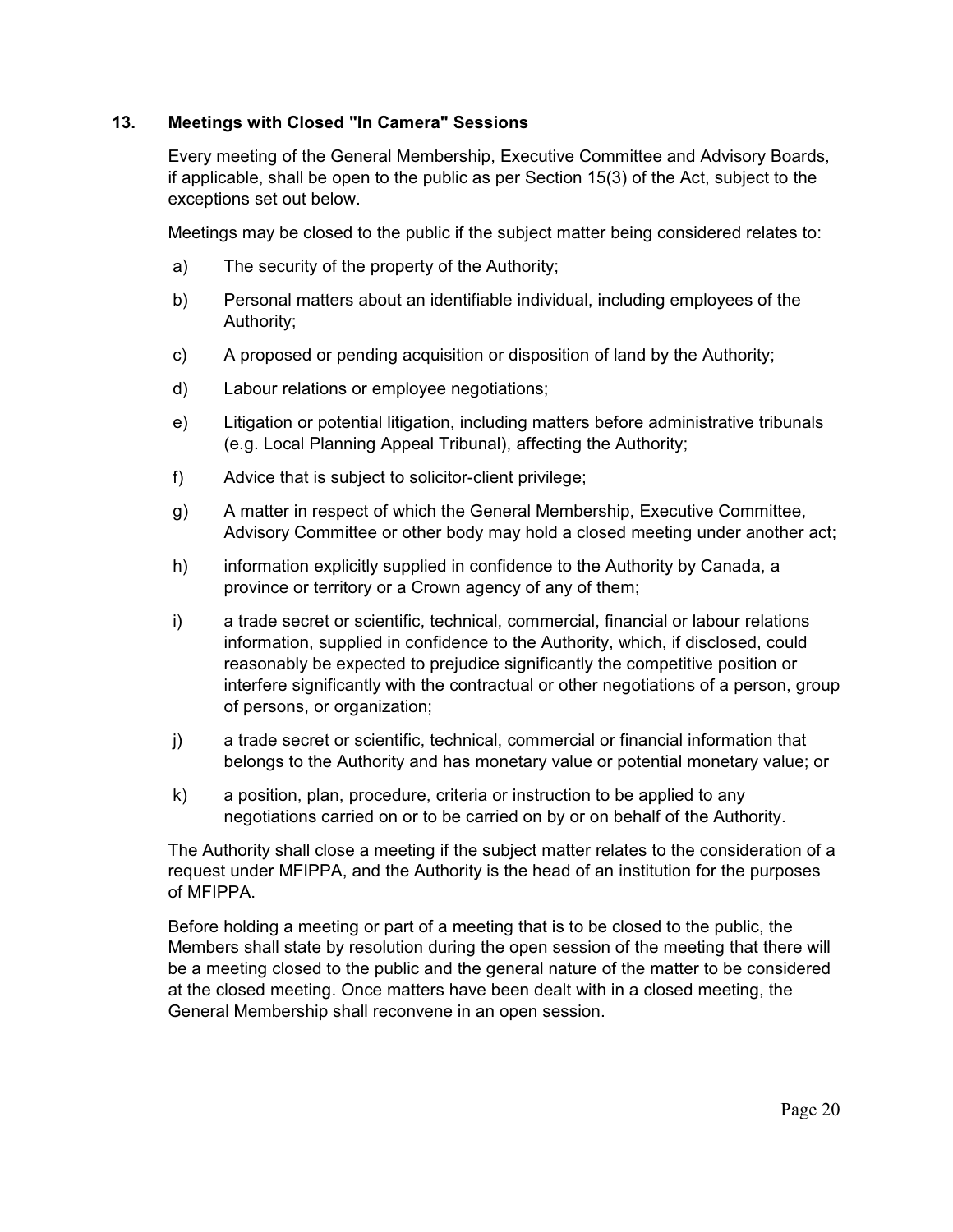The General Membership shall not vote during a meeting that is closed to the public, unless:

- a) the meeting meets the criteria outlined in this by-law to be closed to the public; and
- b) the vote is for a procedural matter or for giving directions or instructions to Officers, Employees or Agents of Authority.

Any materials presented to the General Membership during a closed meeting shall be returned to the General Manager / Secretary-Treasurer prior to departing from the meeting and shall be treated in accordance with the Authority's procedures for handling confidential material.

A meeting of the Authority, Executive Committee, Advisory Board or other Committee may also be closed to the public if:

- a) the meeting is held for the purpose of educating or training the Members, and
- b) at the meeting, no Member discusses or otherwise deals with any matter in a way that materially advances the business or decision-making of the Authority, the Executive Committee, Advisory Board or other Committee.

# **14. Voting**

In accordance with Section 16 of the Act:

- a) each Member is entitled to one vote, and
- b) a majority vote of the Members present at any meeting is required upon all matters coming before the meeting.
- c) the Chair is entitled to vote.

If any Member who is qualified to vote abstains from voting, they shall be deemed to have voted neither in favour nor opposed to the question, which will not alter the number of votes required for a majority.

In a tie vote, the motion is lost.

Interrelated motions shall be voted on in the order specified in Robert's Rules of Order, Bourinot's Rules of Order or other generally accepted rules of procedure.

Unless a Member requests a recorded vote, a vote shall be by a show of hands or such other means as the Chair may call. No question shall be voted upon more than once at any meeting, unless a recorded vote is requested.

If a Member present at a meeting at the time of the vote requests immediately before or after the taking of the vote that the vote be recorded, each Member present taken, except a Member who is disqualified from voting by any Act, shall announce his or her vote openly answering "yes" or "no" to the question, and the General Manager / Secretary-Treasurer shall record each vote.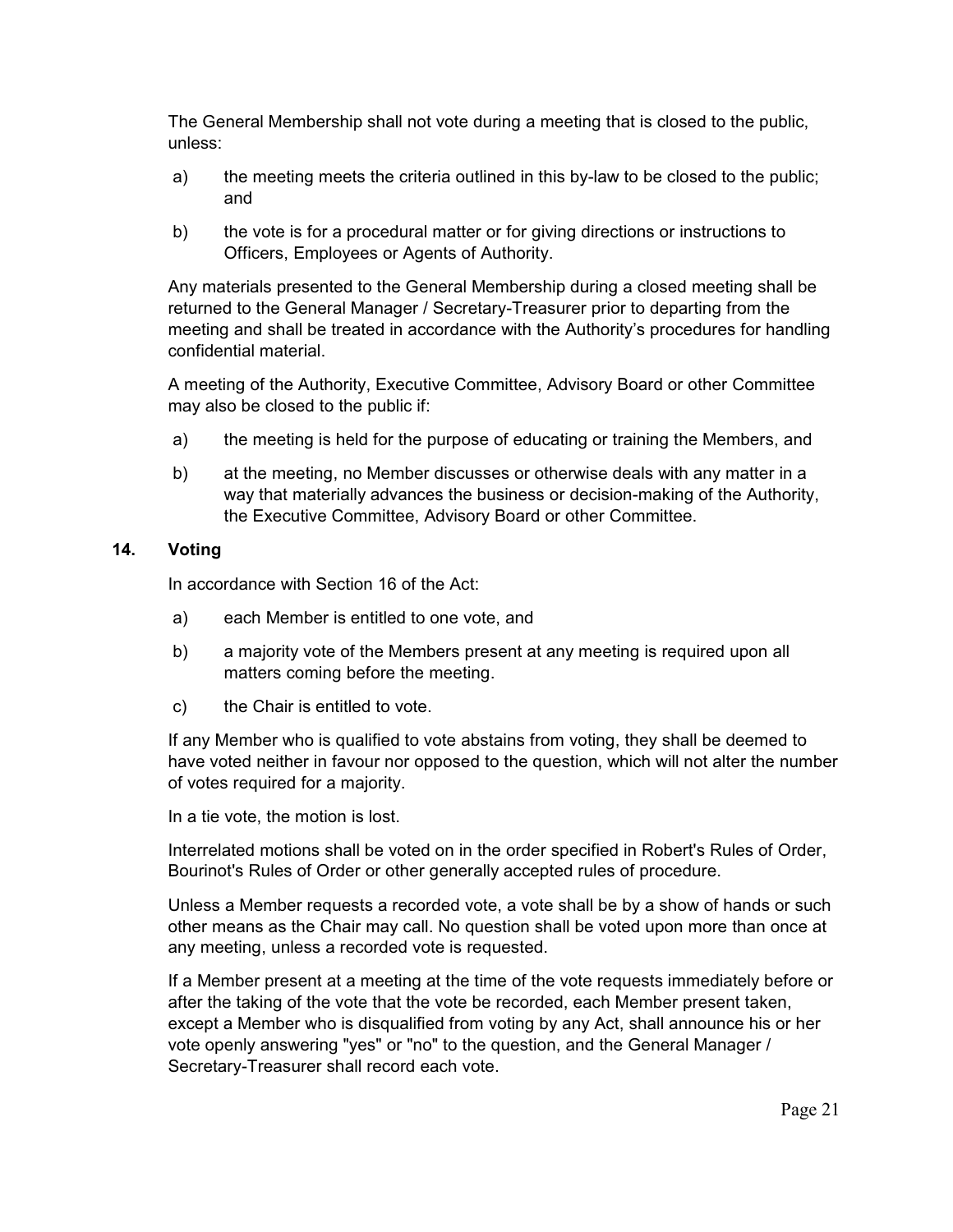At the meeting of the Authority at which the Non-Matching Levy is to be approved, the General Manager / Secretary-Treasurer shall conduct the vote to approve of Non-Matching Levy by a Weighted Majority of the Members present and eligible to vote, in accordance with Ontario Regulation 139/96.

Where a question under consideration contains more than one item, upon the request of any Member, a vote upon each item shall be taken separately.

Except as provided in Section B, Paragraph 6 of this By-law (Election of Chair and Vice-Chair), no vote shall be taken by ballot or by any other method of secret voting, and every vote so taken is of no effect.

#### **15. Notice of Motion**

Written notice of motion to be made at an Authority, Executive Committee, or Advisory Committee meeting may be given to the General Manager / Secretary-Treasurer by any Member of the Authority not less than seven (7) business days prior to the date and time of the meeting and shall be forthwith placed on the agenda of the next meeting. The General Manager / Secretary-Treasurer shall include such notice of motion in full in the agenda for the meeting concerned.

Recommendations included in reports of Advisory Committees or Committees that have been included in an agenda for a meeting of the General Membership or Executive Committee (if applicable), shall constitute notice of motion for that meeting.

Recommendations included in staff reports that have been included in an agenda for a meeting of the General Membership or Executive Committee (if applicable), shall constitute notice of motion for that meeting.

Notwithstanding the foregoing, any motion or other business may be introduced for consideration of the Authority provided that it is made clear that to delay such motion or other business for the consideration of an appropriate Advisory Committee would not be in the best interest of the Authority and that the introduction of the motion or other business shall be upon an affirmative vote of either a majority or two-thirds of the members of the Authority present.

# **16. Motion to Reconsider**

If a motion is made to reconsider a previous motion, a two-thirds majority vote shall be required in order for reconsideration to take place. If a motion to reconsider is passed, the original motion shall then be placed on the agenda at a future meeting to be debated and voted upon, and the result of that vote, based on a simple majority, shall supersede.

# **17. Duties of the Meeting Chair**

It shall be the duty of the Chair, with respect to any meetings over which he/she presides, to:

 a) Preserve order and decide all questions of order, subject to appeal; and without argument or comment, state the rule applicable to any point of order if called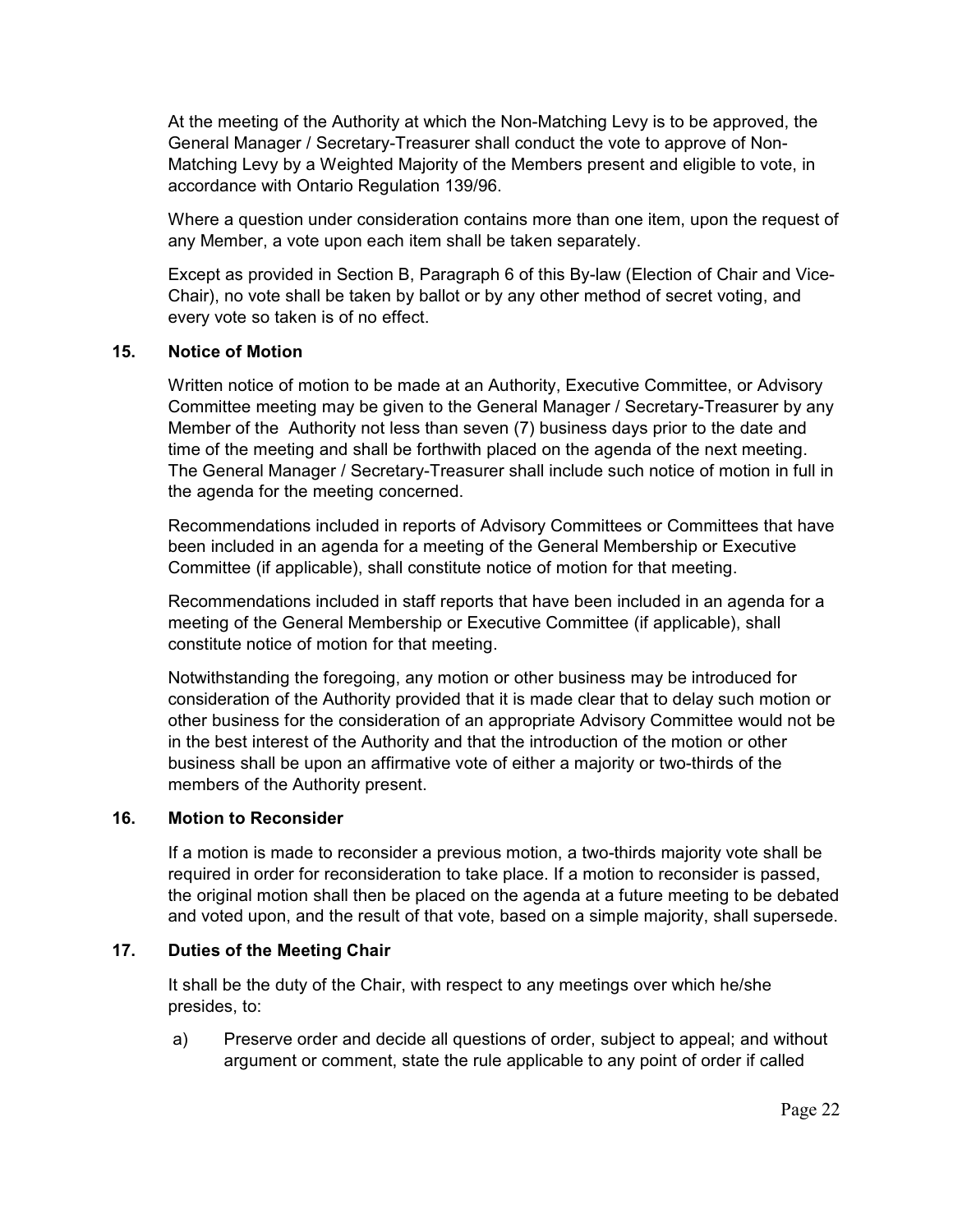upon to do so;

- b) Ensure that the public in attendance does not in any way interfere or disrupt the proceedings of the Members;
- c) Receive and submit to a vote all motions presented by the Members, which do not contravene the rules of order or regulations of the Authority;
- d) Announce the results of the vote on any motions so presented;
- e) Adjourn the meeting when business is concluded.

# **18. Conduct of Members**

Members shall maintain a high standard for conduct and at all times comply with applicable laws and the Authority's Code of Conduct (Appendix 1).

No Member at any meeting of the Authority shall:

- a) Speak in a manner that is discriminatory in nature based on an individual's race, ancestry, place of origin, citizenship, creed, gender, sexual orientation, age, colour, marital status, family status or disability;
- b) Leave their seat or make any noise or disturbance while a vote is being taken or until the result is declared;
- c) Interrupt a Member while speaking, except to raise a point of order or a question of privilege;
- d) Speak disrespectfully or use offensive words against the Authority, the Members, staff, or any member of the public;
- e) Speak beyond the question(s) under debate;
- f) Resist the rules of order or disobey the decision of the Chair on the questions or order or practices or upon the interpretation of the By-laws.

# **19. Minutes of Meetings**

The General Manager / Secretary-Treasurer shall undertake to have a recording secretary in attendance at meetings of the Authority, the Executive Committee and each Advisory Committee . The recording secretary shall make a record in the form of minutes of the meeting proceedings and in particular shall record all motions considered at the meeting.

If a recording secretary is not present in a closed session, the General Manager / Secretary-Treasurer shall take notes of any direction provided, for endorsement by the Chair and Vice-Chair.

Minutes of all meetings shall include the time and place of the meeting and a list of those present and shall state all motions presented together with the mover and seconder and voting results.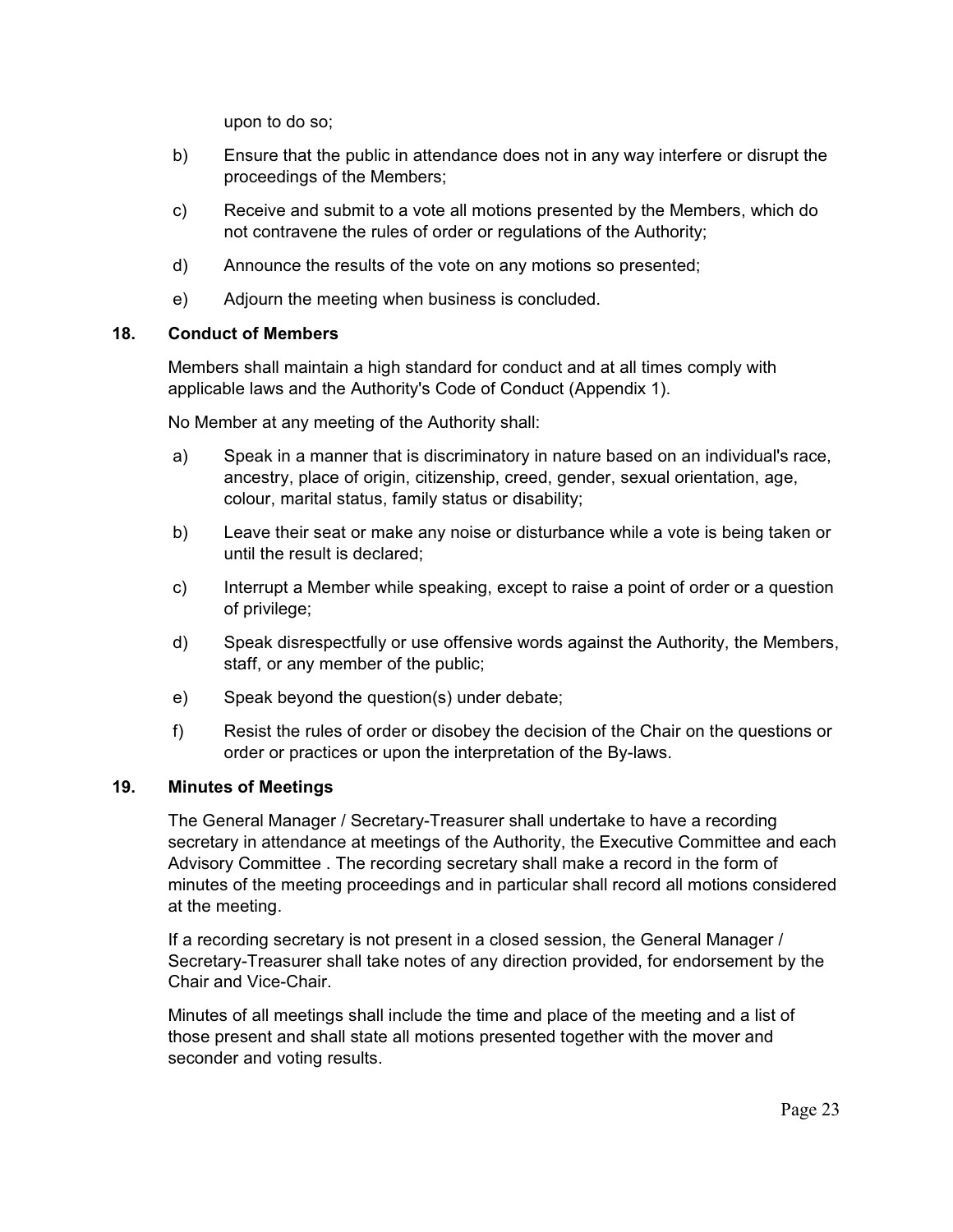The General Manager / Secretary-Treasurer or designate shall include draft minutes of the previous meeting available to each Member of the Authority at the same time as agendas for the next meeting are distributed.

After the minutes have been approved by resolution, original copies shall be signed by the General Manager / Secretary-Treasurer and copies of all non-confidential minutes shall be posted on the Authority's website. Such minutes shall also be available for review by any member of the public at the Authority's Administration Centre or provided in alternative formats, in accordance with the Accessibility for Ontarians with Disabilities Act, if requested by interested parties.

# **20. Declared State of Emergency**

During any period where an emergency has been declared to exist, in all or part of an area over which the Authority has jurisdiction, under Section 4 or 7.0.1 of the Emergency Management and Civil Protection Act, that may prevent the General Membership from meeting in person, a Member may participate in meetings electronically and shall have the ability to:

- a) register a vote;
- b) be counted towards determining quorum; and
- c) participate in meetings closed to the public.

During any period where an emergency has been declared to exist, in all or part of an area over which the Authority has jurisdiction, under Section 4 or 7.0.1 of the Emergency Management and Civil Protection Act, that may prevent the General Membership from meeting in person, any date or timeline requirement established under any Section in this By-law shall be postponed until such time as the General Membership can reasonably address the issue.

During any period where an emergency has been declared to exist, in all or part of an area over which the Authority has jurisdiction, under Section 4 or 7.0.1 of the Emergency Management and Civil Protection Act, the Authority shall implement best practices to make meetings of the Authority open to the public in accordance with Subsection 15(3) of the Act. Where possible, the Authority will provide for alternative means for the public to participate in meetings electronically.

During any period where an emergency has been declared to exist, in all or part of an area over which the Authority has jurisdiction, under Section 4 or 7.0.1 of the Emergency Management and Civil Protection Act, that may prevent the General Membership from meeting in person, any hearing or appeal dealt with in this By-law may be conducted electronically with provisions for applicants and their agents to participate if the Authority decides to hold any such hearing or appeal.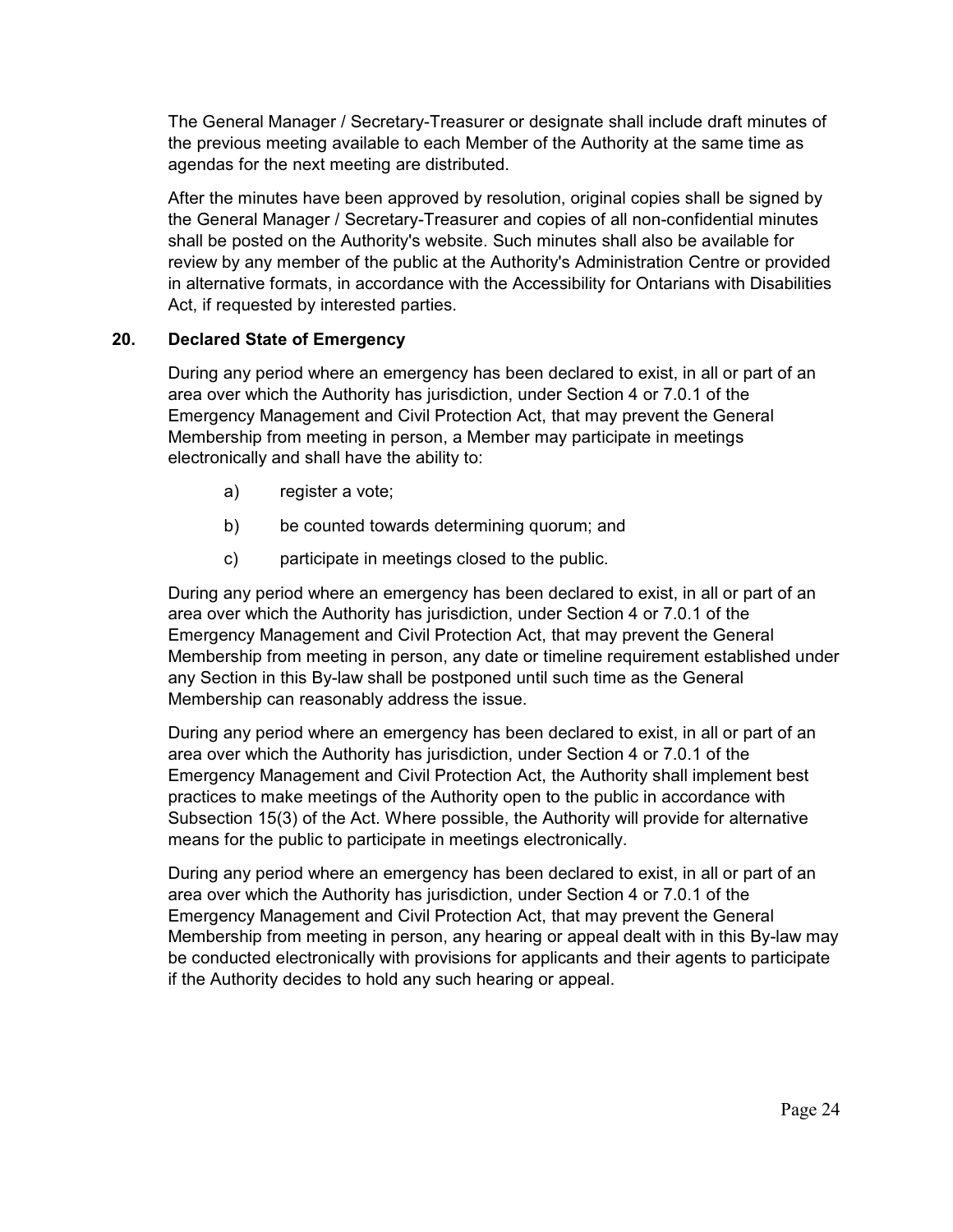# **D. Approval of By-Law and Revocation of Previous By-Law(s)**

Motion number SM 01 / 2020 is hereby repealed;

Motion number FA 76 / 2020 shall come into force on the 10th day of September, 2020

Ruil Perry

Signed:

Chair

General Manager / Secretary-Treasurer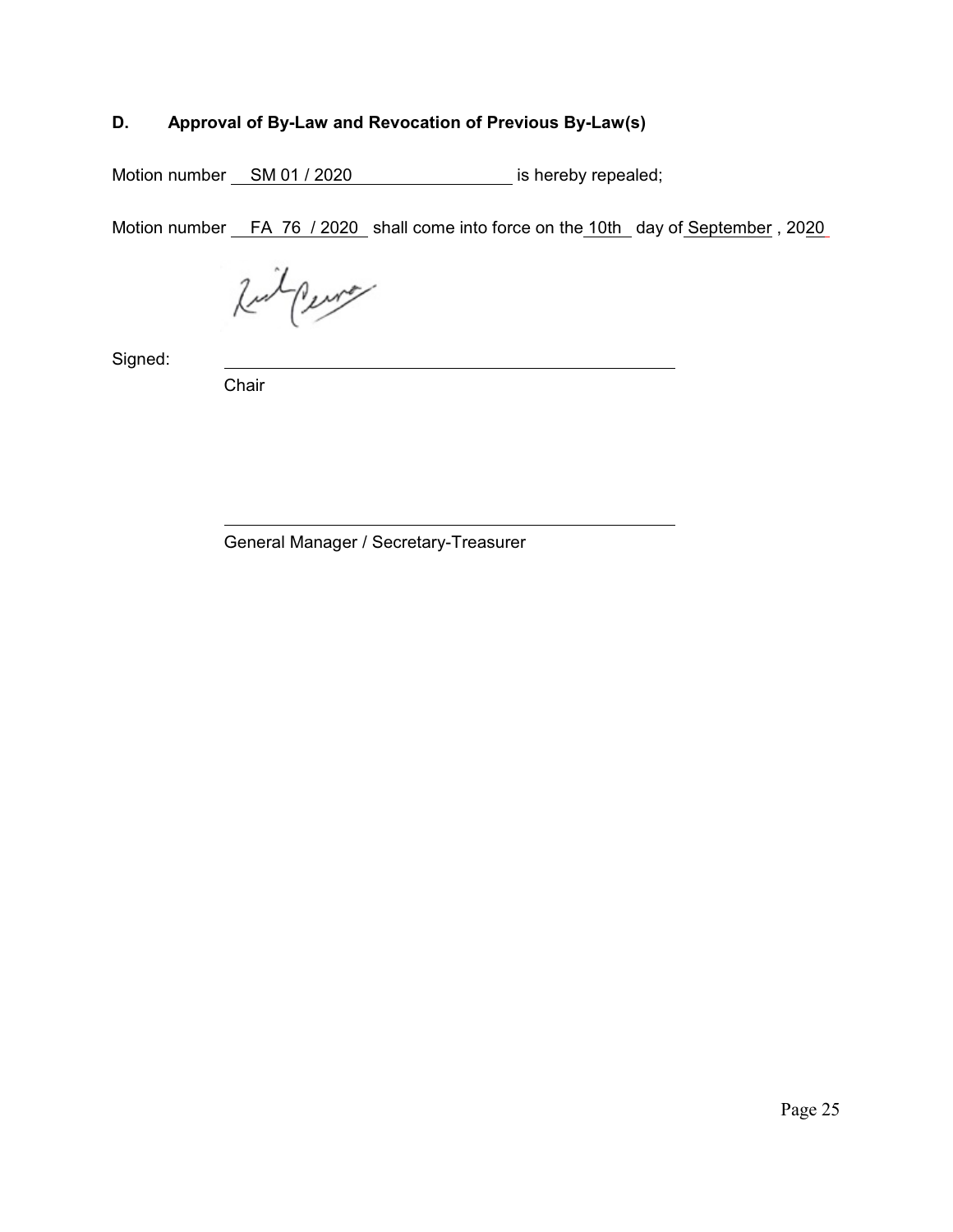# **E. Appendices to the Administrative By-law**

# **Appendix 1- Code of Conduct**

The Board supports the General Manager / Secretary-Treasurer in the conduct of his/her duties.

The Board supports continuous professional development of the General Manager / Secretary-Treasurer.

The Board commits itself and its Directors to ethical, businesslike, and lawful conduct, including proper use of authority and appropriate decorum when acting as Board Directors.

- a) Directors must have loyalty to the ownership, un-conflicted by loyalties to other organizations or any personal interest.
- b) Directors must avoid conflict of interest with respect to their fiduciary responsibility.
	- i. There must be no self-dealing or business by a Director with another organization. Directors must disclose their involvements with other organizations, vendors, or any associations that might be, or might reasonably be seen as, being a conflict.
	- ii. When the Board is to decide upon an issue about which a Director has an unavoidable conflict of interest that Director will withdraw without comment not only from the vote, but also from the deliberation.
	- iii. Directors considering application for staff' positions will remove themselves from Board functions at the time their interest is declared and then resign from the Board at the time the offer of employment is accepted.
- c) Directors do not exercise individual authority. Directors' interactions with the General Manager / Secretary-Treasurer or with staff must recognize the lack of authority vested in individuals except when explicitly Board-authorized. Directors' interactions with public, press, or other entities also must recognize the same limitation and the inability of any Director to speak for the Board except regarding explicitly-stated Board decisions.
- d) Except for participation in Board deliberation about whether the General Manager / Secretary-Treasurer has achieved any reasonable interpretation of Board policy, Directors will not express individual judgments of performance of employees or the General Manager / Secretary-Treasurer.
- e) Directors respect all matters of confidentiality. Directors will not reveal any confidential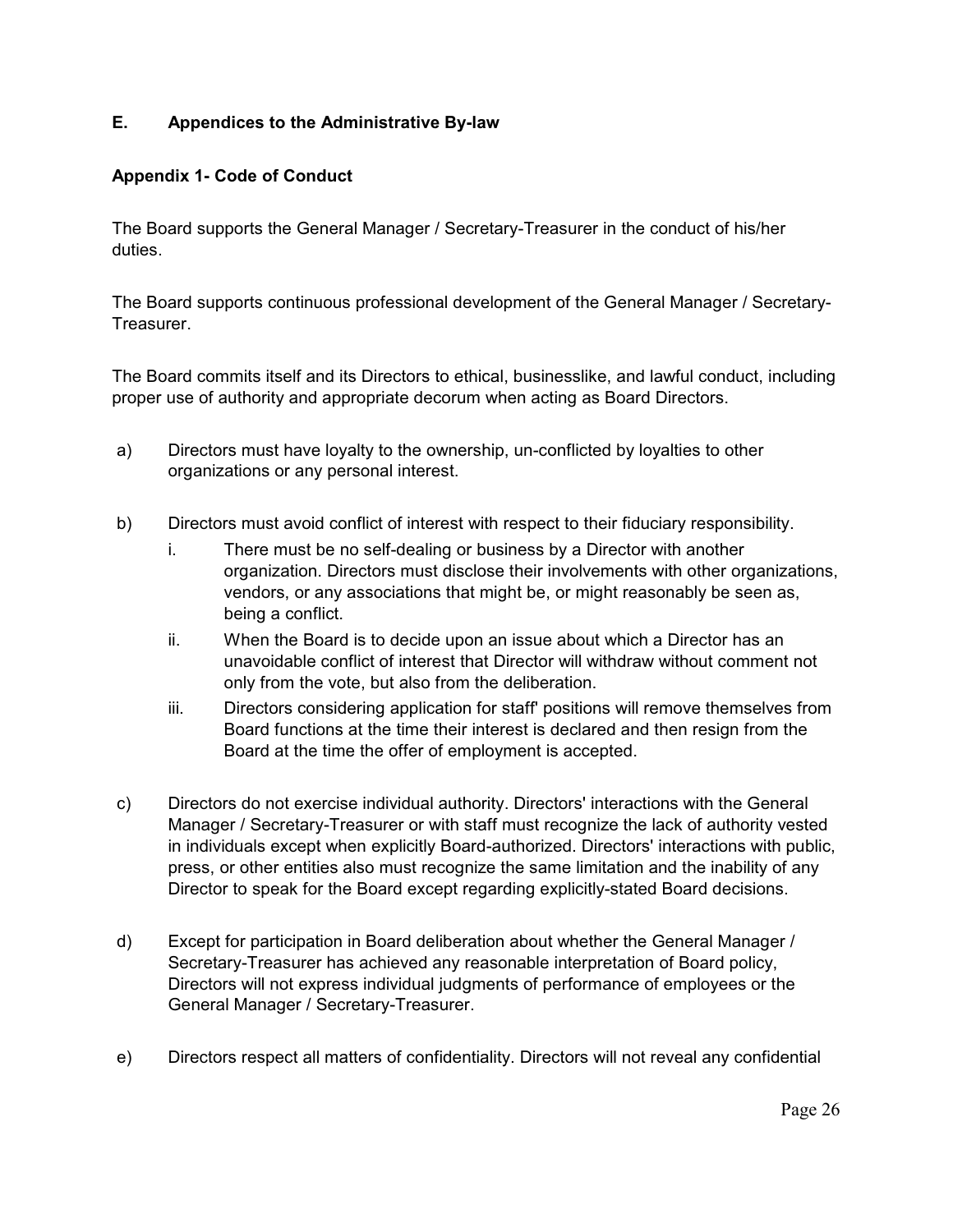information they learn during the performance of their duties to anyone not present at Board meetings. Breaches of confidentiality will be addressed with appropriate sanctions, including potential dismissal from the Board.

- f) Directors are properly prepared for Board deliberation.
- g) Directors support approved decisions of the Board on any matter, irrespective of the Directors' personal positions on the issue. All Directors support all Board decisions when outside of the Boardroom. The Board speaks with one voice. Board Directors report only results of Board decisions to the media. Breaches of this policy will be addressed with appropriate sanctions, including potential dismissal from the Board.
- h) Directors make attendance a priority. A Board Director is considered to have resigned if he/she is absent from three (3) consecutive meetings or five (5) meetings in a year. The Board Chair will notify the appointing municipality when this situation arises.
- i) The dress code for all Board meetings is 'business casual.'
- j) Directors must review, agree to, and sign a 'Code of Conduct Agreement' as part of their Board Orientation. (A copy of the Code of Conduct Agreement is provided in Appendix A.)

# **Confidentiality**

The Members shall be governed at all times by the provisions of the Municipal Freedom and Information and Protection of Privacy Act .

All information, documentation or deliberations received, reviewed, or taken in a closed meeting are confidential.

Members shall not disclose or release by any means to any member of the public, either in verbal or written form, any confidential information acquired by virtue of their office, except when required by law to do so.

Members shall not permit any persons, other than those who are entitled thereto, to have access to information which is confidential.

In the instance where a member vacates their position on the General Membership they will continue to be bound by MFIPPA requirements .

Particular care should be exercised in protecting information such as the following :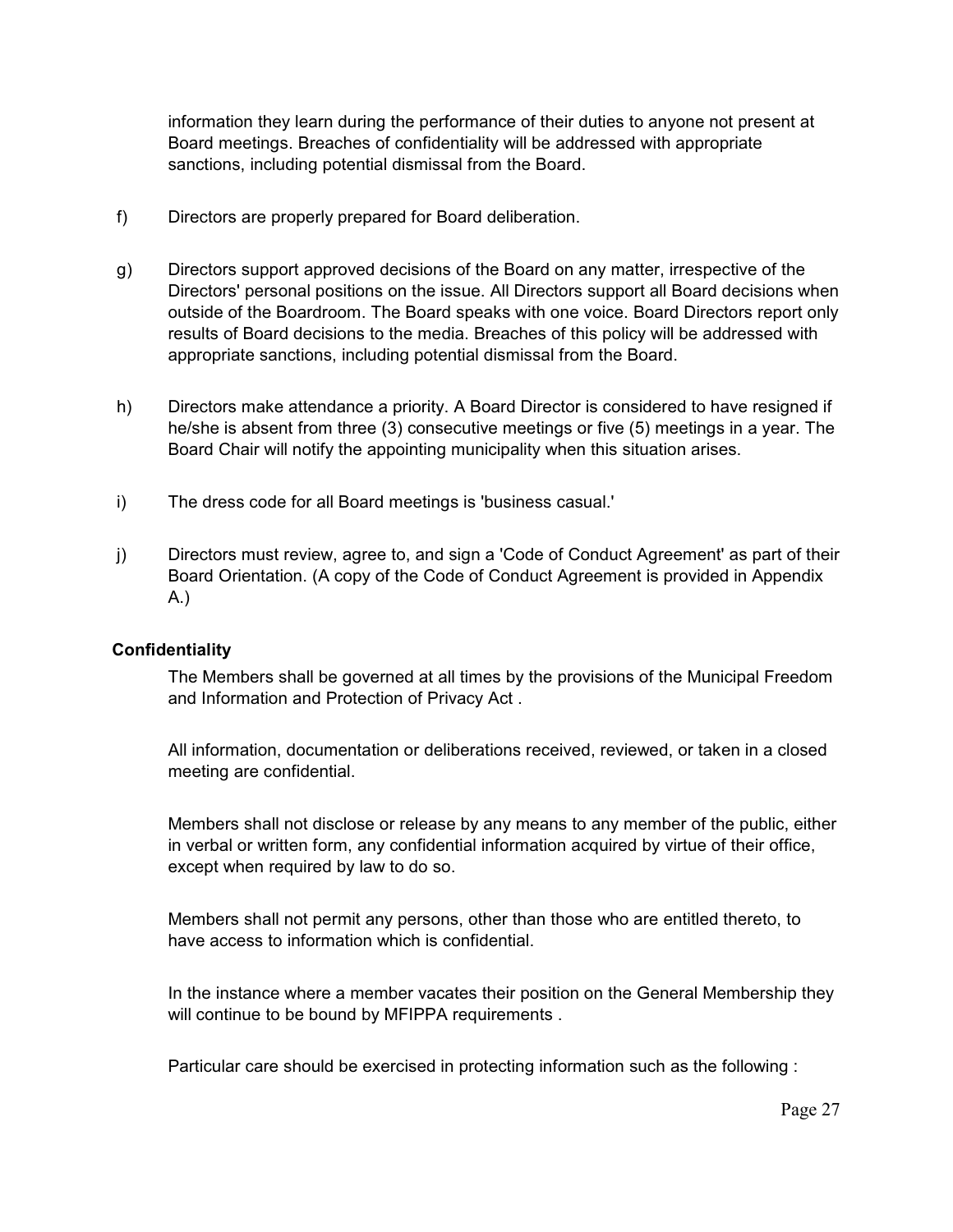- Human Resources matters;
- Information about suppliers provided for evaluation that might be useful to other suppliers;
- Matters relating to the legal affairs of the Authority;
- Information provided in confidence from an Aboriginal community, or a record that if released could reasonably be expected to prejudice the conduct of relations between an Aboriginal community and the Authority;
- Sources of complaints where the identity of the complainant is given in confidence;
- Items under negotiation;
- Schedules of prices in tenders or requests for proposals;
- Appraised or estimated values with respect to the Authority's proposed property acquisitions or dispositions;
- Information deemed to be "personal information" under MFIPPA. The list above is provided for example and is not exhaustive.

#### **Use of Authority Property**

No Member shall use for personal purposes any Authority property, equipment, supplies, or services of consequence other than for purposes connected with the discharge of Authority duties or associated community activities of which the Authority has been advised.

#### **Work of a Political Nature**

No Member shall use Authority facilities, services or property for his/her election or reelection campaign to any position or office within the Authority or otherwise .

#### **Conduct at Authority Meetings**

During meetings of the Authority, Members shall conduct themselves with decorum. Respect for delegations and for fellow Members requires that all Members show courtesy and not distract from the business of the Authority during presentations and when others have the floor.

#### **Influence on Staff**

Members shall be respectful of the fact that staff work for the Authority as a whole and are charged with making recommendations that reflect their professional expertise and corporate perspective, without undue influence.

#### **Business Relations**

No Member shall borrow money from any person who regularly does business with the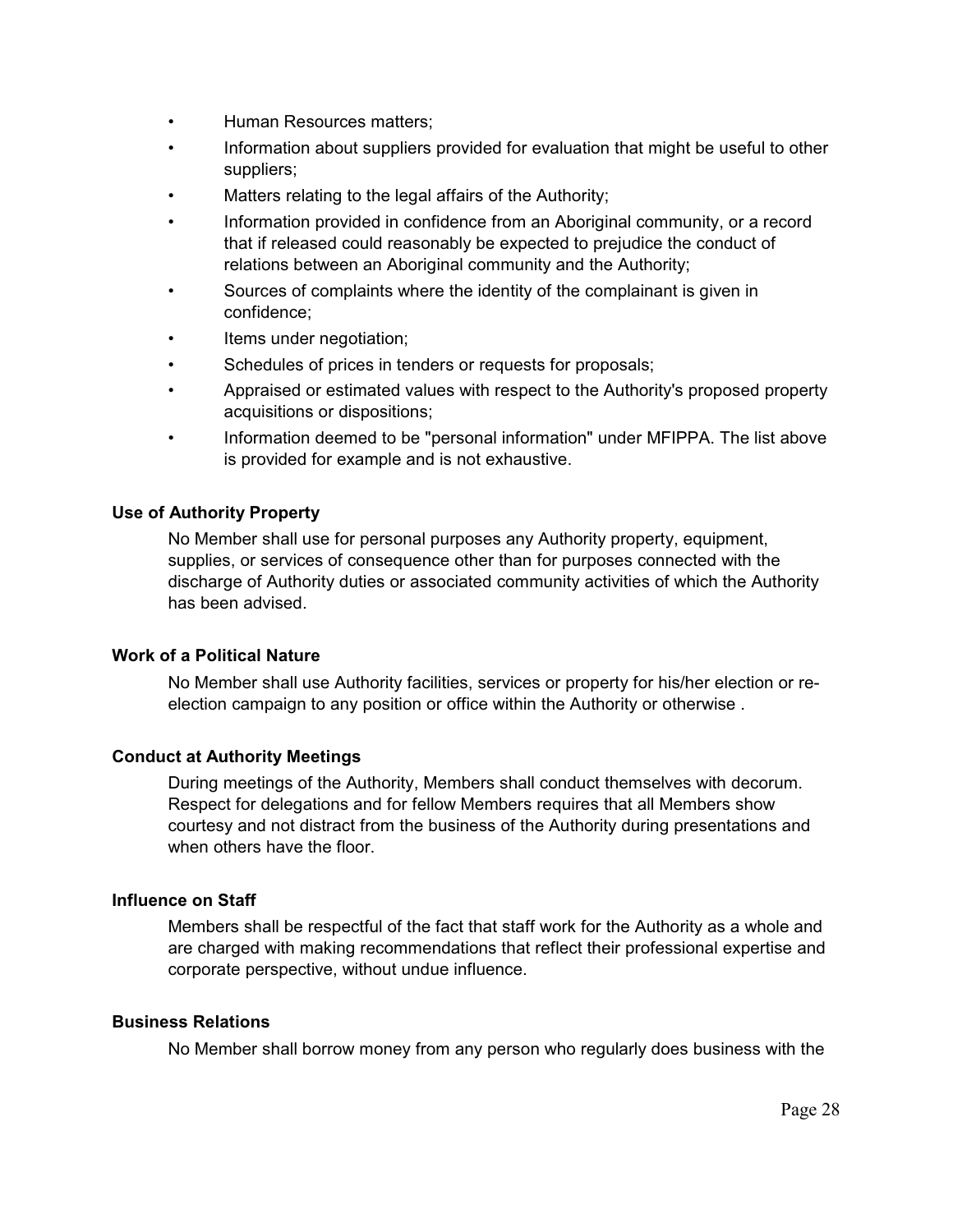Authority unless such person is an institution or company whose shares are publicly traded and who is regularly in the business of lending money.

No Member shall act as a paid agent before the Authority, the Executive Committte or an advisory board or committee of the Authority, except in compliance with the terms of the *Municipal Conflict of Interest Act.*

#### **Encouragement of Respect for the Authority and its Regulations**

Members shall represent the Authority in a respectful way and encourage public respect for the Authority and its Regulations.

#### **Harassment**

It is the policy of the Authority that all persons be treated fairly in the workplace in an environment free of discrimination and of personal and sexual harassment. Harassment of another Member, staff or any member of the public is misconduct. Members shall follow the Authority 's Harassment Policy as approved from time-to-time.

Examples of harassment that will not be tolerated include: verbal or physical abuse, threats, derogatory remarks, jokes, innuendo or taunts related to an individual's race, religious beliefs, colour, gender, physical or mental disabilities, age, ancestry, place of origin, marital status, source of income, family status or sexual orientation. The Authority will also not tolerate the display of pornographic, racist or offensive signs or images; practical jokes that result in awkwardness or embarrassment; unwelcome invitations or requests, whether indirect or explicit and any other prohibited grounds under the provisions of the *Ontario Human Rights Code.*

#### **Breach of Code of Conduct**

Should a Member breach the Code of Conduct, they shall advise the Chair and Vice-Chair, with a copy to the Secretary Treasurer, as soon as possible after the breach.

Should a Member allege that another Member has breached the Code of Conduct, the said breach shall be communicated to the Chair, with a copy to the Secretary-Treasurer, in writing.

In the absence of the Chair, or if a Member alleges that the Chair has breached the Code of Conduct, the said breach shall be communicated the Vice-Chair, with a copy to the General Manager / Secretary-Treasurer , in writing.

Should a member of the public or a municipality allege that a Member has breached the Code of Conduct, the party making the allegation will be directed to follow the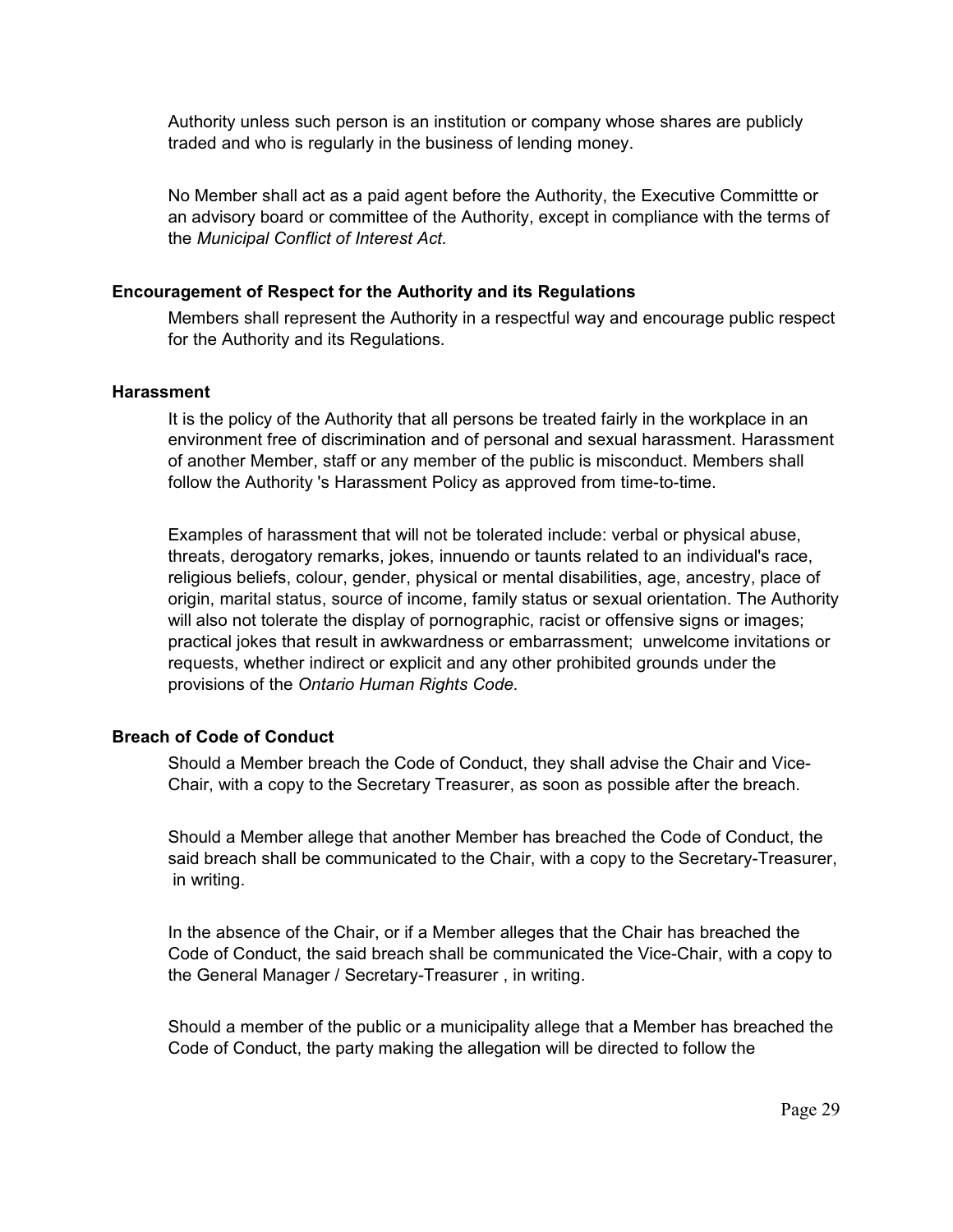notification procedure outlined above.

Any breach, or alleged breach, of the Code of Conduct shall be investigated in accordance with the Enforcement of By-laws and Policies procedure outlined or referred to in the Authority's Administrative By-law.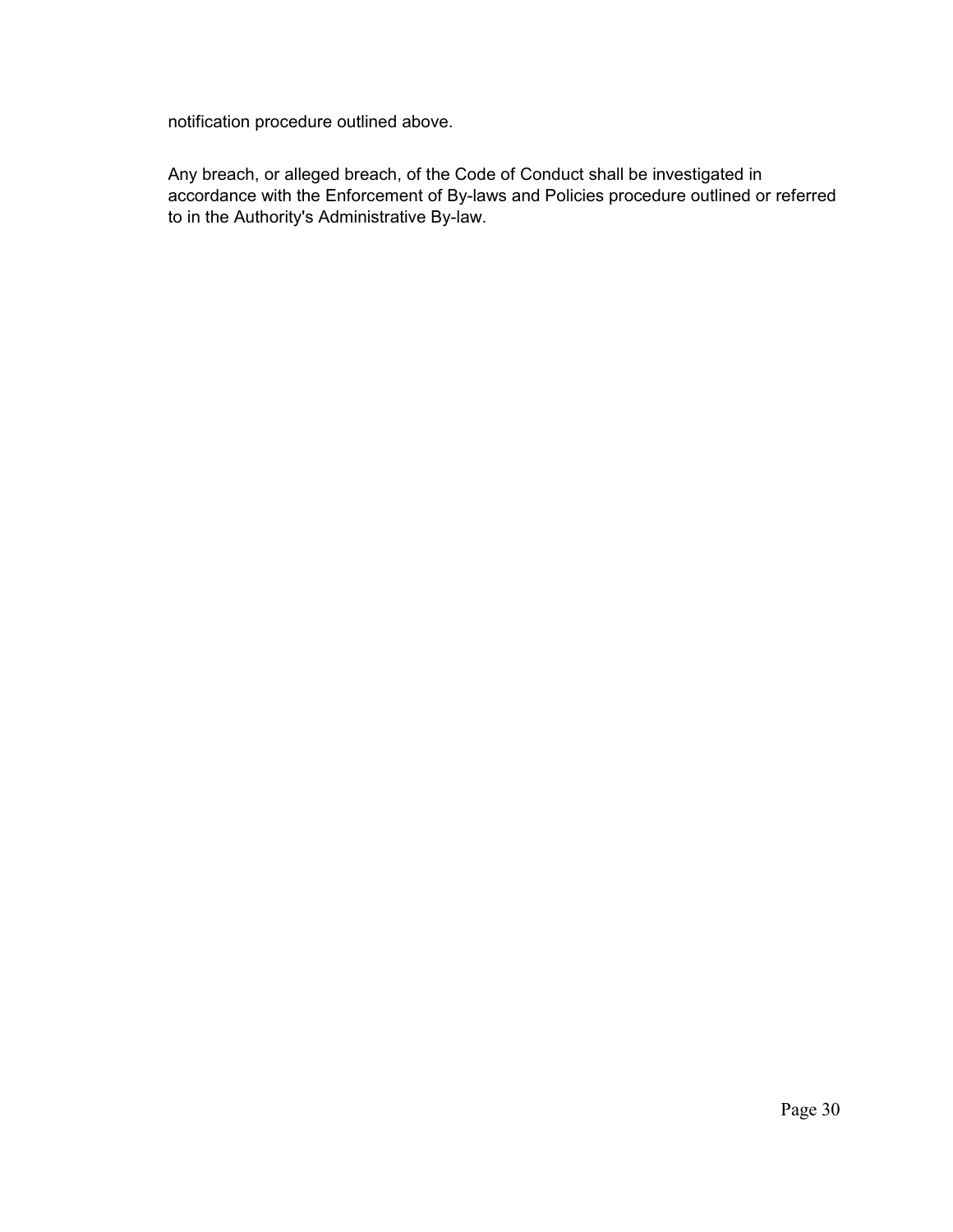# **Appendix 2 - Conflict of Interest**

# **1. Municipal Conflict of Interest Act**

The Authority Members commit themselves and the Authority to ethical, businesslike, and lawful conduct when acting as the General Membership.The Authority is bound by the *Municipal Conflict of Interest Act.* This appendix to the by-law is intended to assist Members in understanding their obligations. Members are required to review the *Municipal Conflict of Interest Act* on a regular basis.

#### **2. Disclosure of Pecuniary Interest**

Where a Member, either on his or her own behalf or while acting for, by, with or through another, has any pecuniary interest, direct or indirect, in any matter and is present at a meeting of the Authority, Executive Committee, Advisory Board or committee at which the matter is the subject of consideration, the Member:

- a) shall, prior to any consideration of the matter at the meeting, disclose the pecuniary interest and the general nature thereof;
- b) shall not take part in the discussion of, or vote on any question in respect of the matter; and,
- c) shall not attempt in any way whether before, during or after the meeting to influence the voting on any such question.

# **3. Chair's Conflict of Interest or Pecuniary Interest**

Where the Chair of a meeting discloses a conflict of interest with respect to a matter under consideration at a meeting, another Member shall be appointed to chair that portion of the meeting by resolution.

#### **4. Closed Meetings**

Where a meeting is not open to the public, a Member who has declared a conflict of interest shall leave the meeting for the part of the meeting during which the matter is under consideration .

#### **5. Member Absent**

Where the interest of a Member has not been disclosed by reason of their absence from the particular meeting, the Member shall disclose their interest and otherwise comply at the first meeting of the Authority, Executive Committee, or Advisory Committee, as the case may be, attended by them after the particular meeting.

#### **6. Disclosure Recorded in Minutes**

The recording secretary shall record in reasonable detail the particulars of any disclosure of conflict of interest or pecuniary interest made by Members and whether the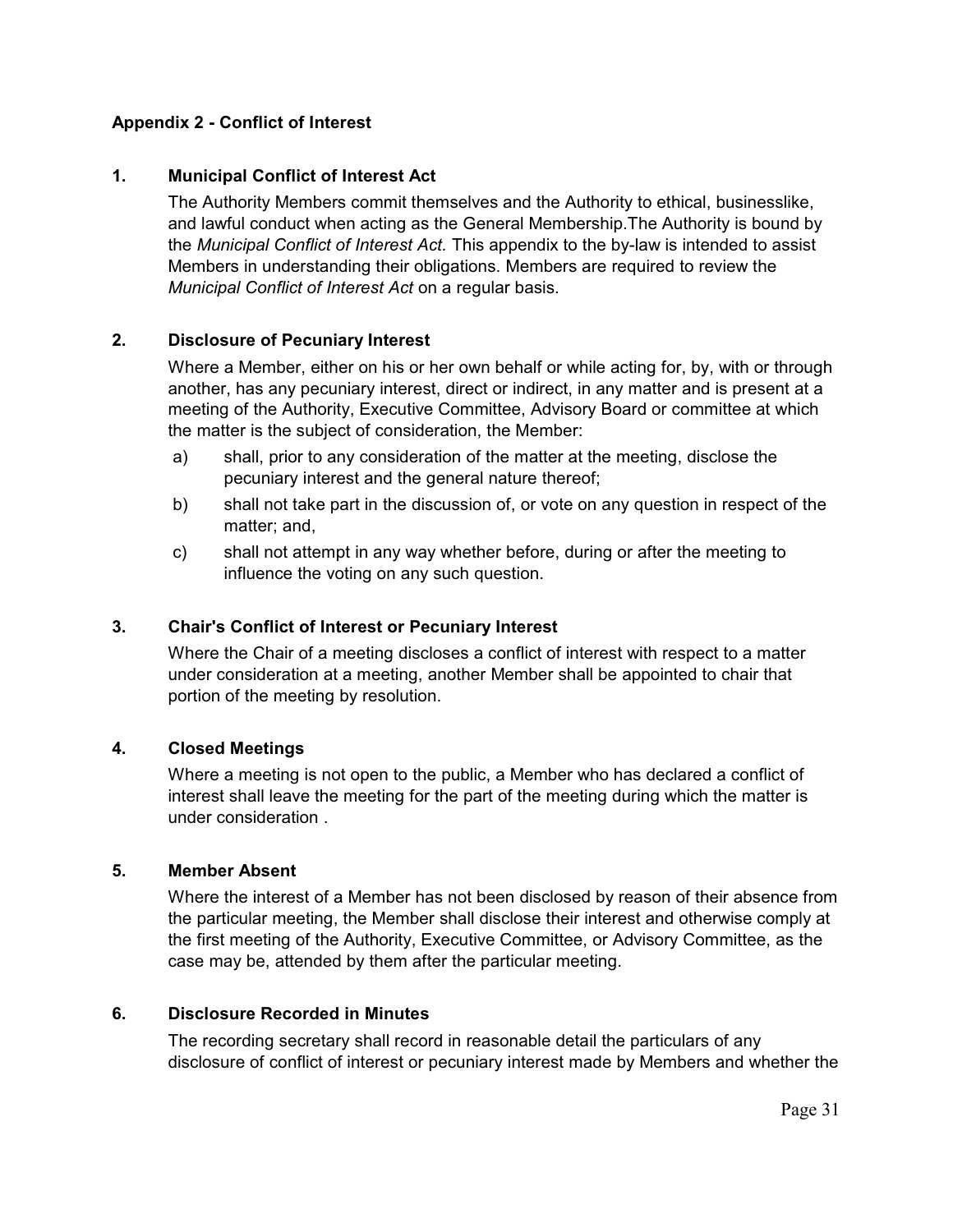Member withdrew from the discussion of the matter. Such record shall appear in the minutes/notes of that particular meeting of the General Membership, Executive Committee, or Advisory Committee, as the case may be.

# **7. Breach of Conflict of Interest Policy**

Should a Member breach the Conflict of Interest Policy, they shall advise the Chair and Vice-Chair, with a copy to the Secretary Treasurer, as soon as possible after the breach.

Should a Member allege that another Member has breached the Conflict of Interest Policy, the said breach shall be communicated to the Chair, with a copy to the Secretary Treasurer, in writing. In the absence of the Chair, or if a Member alleges that the Chair has breached the Conflict of Interest Policy, the said breach shall be communicated the Vice- Chair, with a copy to the Secretary-Treasurer, in writing.

Should a member of the public or a municipality allege that a Member has breached the Conflict of Interest Policy, the party making the allegation will be directed to follow the notification procedure outlined above.

Any breach, or alleged breach, of the Conflict of Interest Policy shall be investigated in accordance with the Enforcement of By-laws and Policies procedure outlined or referred to in the Authority's Administrative By-law.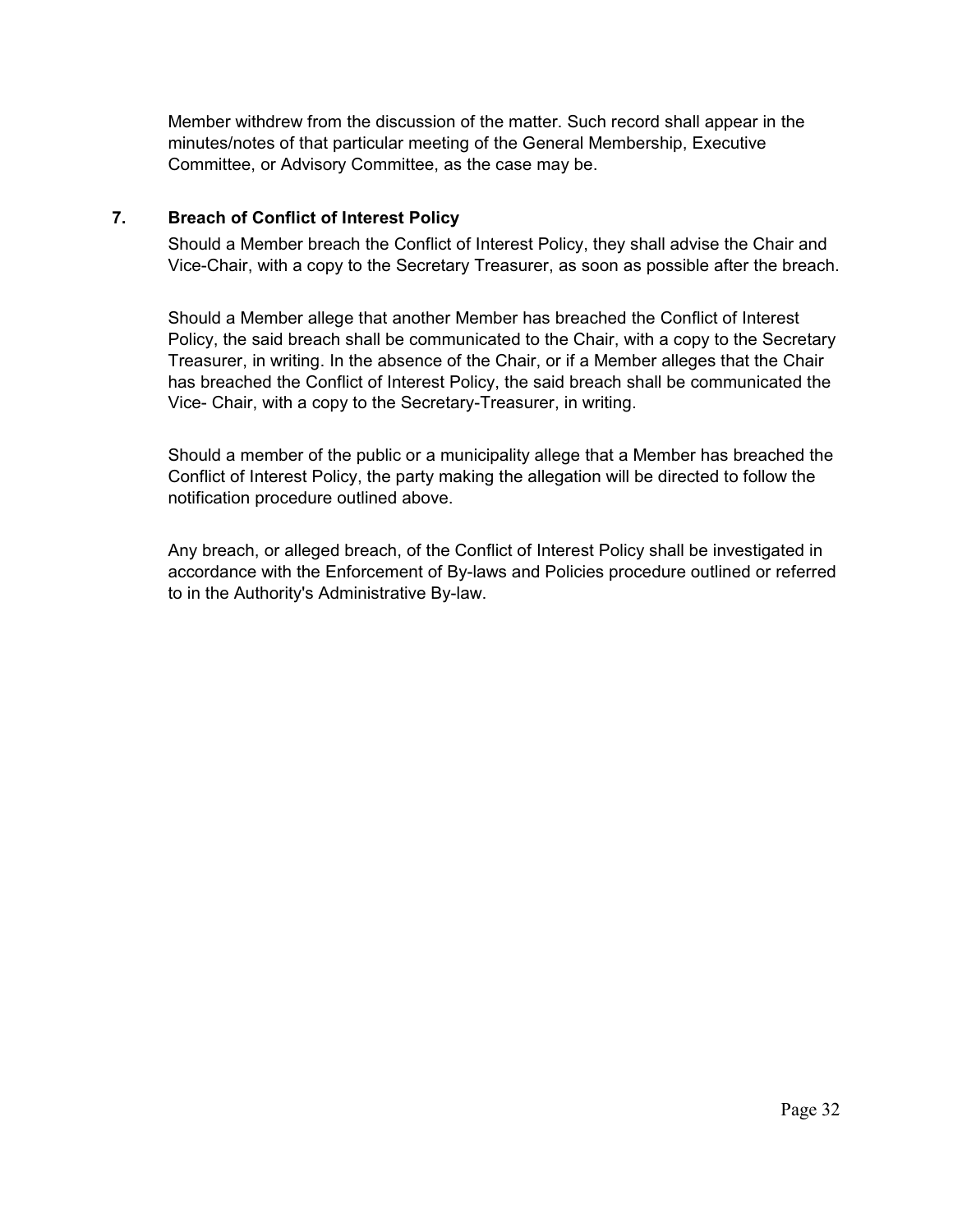#### **Appendix 3 - Procedure for Election of Officers**

- 1) I WILL BE CONDUCTING THE ELECTIONS FOR THE POSITIONS OF Chairperson AND VICE-Chairperson
- 2) ONLY CURRENT MEMBERS MAY VOTE.
- 3) NOMINATIONS WILL BE CALLED THREE (3) TIMES AND WILL ONLY REQUIRE A "MOVER".
- 4) THE CLOSING OF NOMINATIONS WILL REQUIRE BOTH A "MOVER" AND A "SECONDER".
- 5) IN THE EVENT OF AN ELECTION, EACH NOMINEE WILL BE PERMITTED THREE (3) MINUTES TO SPEAK FOR THE OFFICE, IN THE SAME ORDER AS THEY WERE NOMINATED.
- 6) ARE THERE ANY QUESTIONS?
- 7) AT THIS POINT I DECLARE ALL OFFICES VACANT.

I CALL FOR A MOTION THAT AND

 BE APPOINTED AS SCRUTINEERS IN THE EVENT OF AN ELECTION, AND THAT ALL BALLOTS BE DESTROYED BY THE SCRUTINEERS AFTERWARDS. MOVED: SECONDED: ALL IN FAVOUR: OPPOSED:

I DECLARE THE MOTION CARRIED.

AT THIS TIME I CALL FOR NOMINATIONS FOR THE POSITION OF Chairperson FOR THE CATFISH CREEK CONSERVATION AUTHORITY FOR (current year).

MOVED: Name (1)

FOR A SECOND TIME, ARE THERE ANY NOMINATIONS?

MOVED: Name (2)

FOR A THIRD AND FINAL TIME, ARE THERE ANY NOMINATIONS?

MOVED: Name (3)

I CALL FOR A MOTION TO CLOSE NOMINATIONS.

MOVED: SECONDED: SECONDED:

ALL IN FAVOUR:

OPPOSED:

I DECLARE THE MOTION CARRIED.

MR./MRS. Name (1) WILL YOU ALLOW YOUR NAME TO STAND FOR THE POSITION OF Chairperson OF THE CATFISH CREEK CONSERVATION AUTHORITY?

MR./MRS. Name (2) WILL YOU ALLOW YOUR NAME TO STAND FOR THE POSITION OF Chairperson OF THE CATFISH CREEK CONSERVATION AUTHORITY?

(IF A 3RD NOMINEE - REPEAT STEP 3A)

MR./MRS. Name (1) WOULD YOU LIKE TO MAKE ANY REMARKS PRIOR TO THE ELECTION?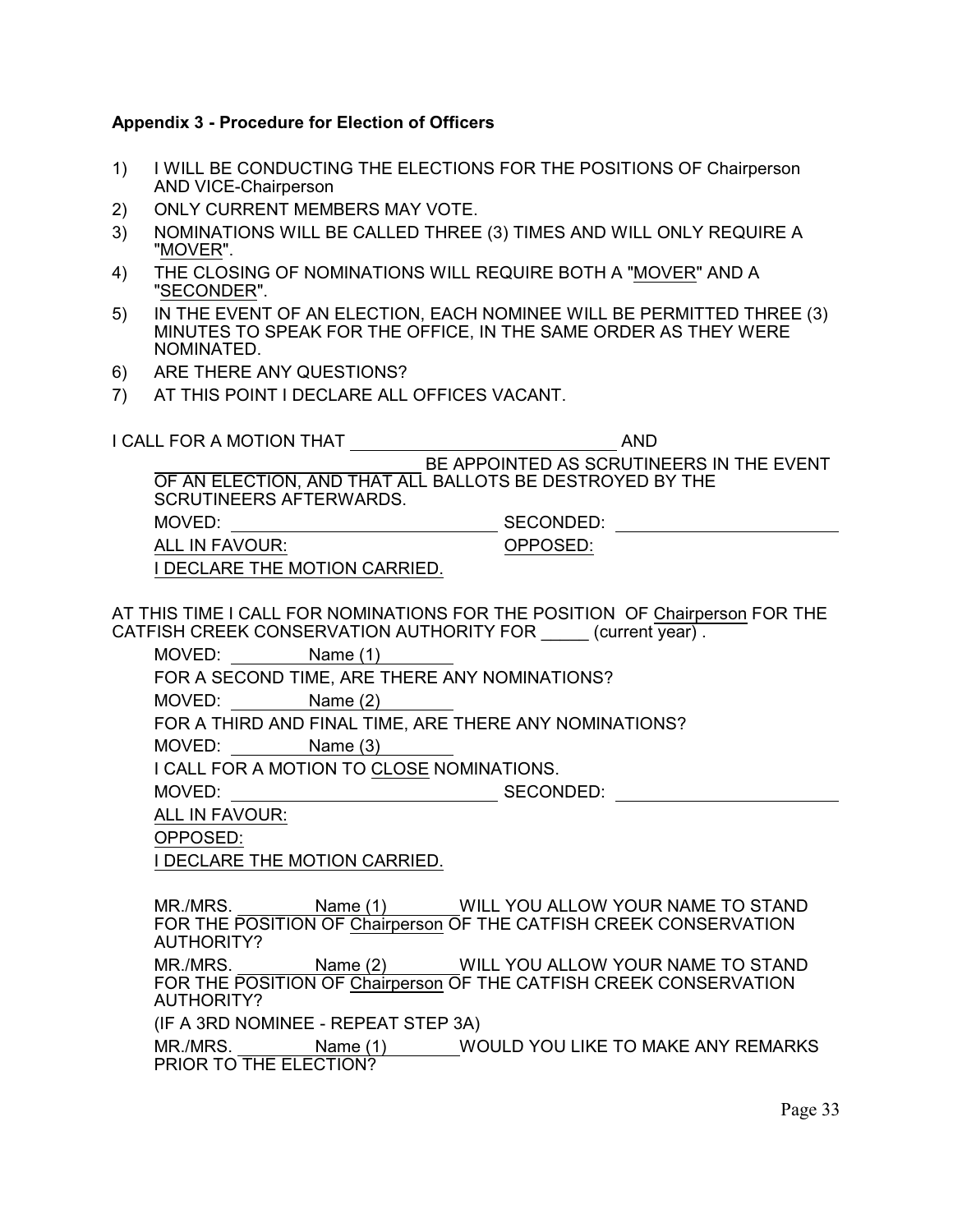MR./MRS. Name (2) WOULD YOU LIKE TO MAKE ANY REMARKS PRIOR TO THE ELECTION? WOULD THE SCRUTINEERS PLEASE PASS OUT THE BALLOTS.

- 4) I DECLARE ELECTED (BY ACCLAMATION) AS Chairperson OF THE CATFISH CREEK CONSERVATION AUTHORITY FOR (current year) . CONGRATULATIONS (\_\_\_\_\_\_\_\_\_\_\_\_\_\_\_\_\_\_) WOULD YOU LIKE TO SAY A FEW WORDS?
- 5) I NOW CALL FOR THE NOMINATIONS FOR THE POSITION OF VICE-Chairperson OF THE CATFISH CREEK CONSERVATION AUTHORITY FOR \_\_\_\_\_ (current year) MOVED: Name (1) FOR A SECOND TIME ARE THERE ANY NOMINATIONS? MOVED: Name (2) FOR A THIRD AND FINAL TIME, ARE THERE ANY NOMINATIONS? MOVED: Name (3) I CALL A MOTION TO CLOSE NOMINATIONS. MOVED: SECONDED: SECONDED: ALL IN FAVOUR: OPPOSED: I DECLARE THE MOTION CARRIED.
- 6) MR./MRS. Name (1) WILL YOU ALLOW YOUR NAME TO STAND FOR THE POSITION OF VICE-Chairperson OF THE CATFISH CREEK CONSERVATION AUTHORITY? MR./MRS. Name (2) MILL YOU ALLOW YOUR NAME TO STAND FOR THE POSITION OF VICE-Chairperson OF THE CATFISH CREEK CONSERVATION AUTHORITY? (IF A 3RD NOMINEE - REPEAT STEP 3A)

MR./MRS. Name (1) WOULD YOU LIKE TO MAKE ANY REMARKS PRIOR TO THE ELECTION? MR./MRS. Name (2) WOULD YOU LIKE TO MAKE ANY REMARKS PRIOR TO THE ELECTION? WOULD THE SCRUTINEERS PLEASE PASS OUT THE BALLOTS.

7) I DECLARE **ELECTED** (BY ACCLAMATION) AS VICE-Chairperson OF THE CATFISH CREEK CONSERVATION AUTHORITY FOR \_\_\_\_\_ (current year) CONGRATULATIONS (\_\_\_\_\_\_\_\_\_\_\_\_\_\_\_\_\_\_) WOULD YOU LIKE TO SAY A FEW WORDS.

I WILL NOW VACATE THE CHAIR.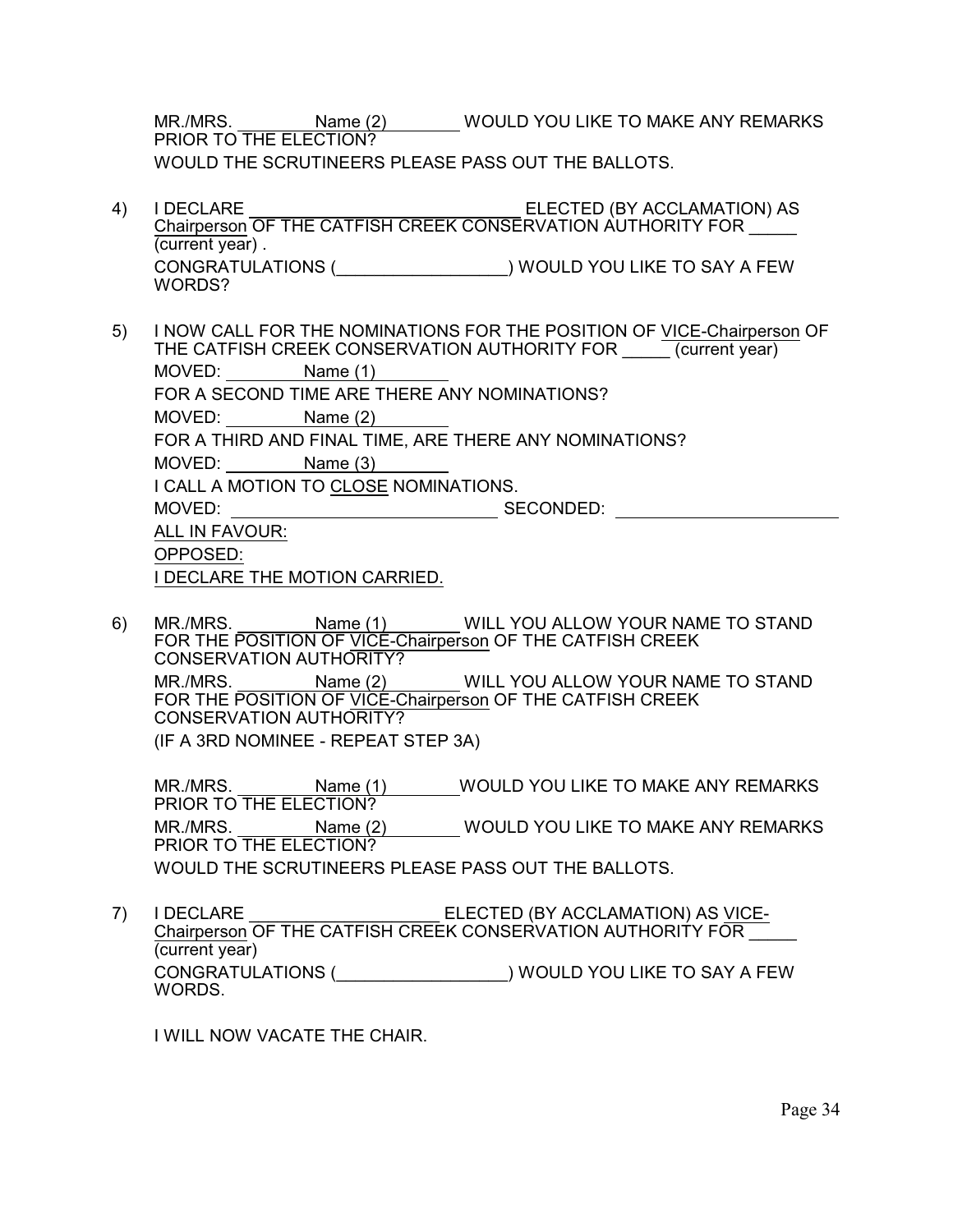# **APPENDIX 4 - MUNICIPAL LEVY REGULATION**

Ontario Regulation 670/2000 made under the Conservation Authorities Act. Filed by the Registrar of Regulations on December 19, 2000.

#### Conservation Authority Levies

1. In this Regulation,

"Current Value Assessment" means the current value assessment of land, determined under the provisions of the Assessment Act, for a given year.

"Property Class" means a class of real property prescribed under the Assessment Act.

- 2. (1) In determining the levy payable by a participating municipality to an authority for maintenance costs pursuant to subsection 27 (2) of the Act, the authority shall apportion such costs to the participating municipalities on the basis of the benefit derived or to be derived by each participating municipality determined,
	- a) By agreement, among the authority and the participating municipalities; or
	- b) By calculating the ratio that each participating municipality's modified assessment bears to the total authority's modified assessment
	- (2) In determining the levy payable by a participating municipality to an authority for administration costs pursuant to subsection 27 (3) of the Act, the authority shall apportion such costs to the participating municipality of the basis of the ratio that each participating municipality's modified assessment bears to the total authority's modified assessment.
- 3. The following rules apply for the purposes of Section (2):
	- (1) The modified current value assessment is calculated by adding the current value assessments of all lands within a municipality, all or part of which, are within an authority's jurisdiction and by applying the following factors to the current value assessment of the land in the following property classes:

| <b>Property Class</b> | Factor |
|-----------------------|--------|
| Residential / Farm    |        |
| Multi-Residential     | 21     |
| Commercial            | -21    |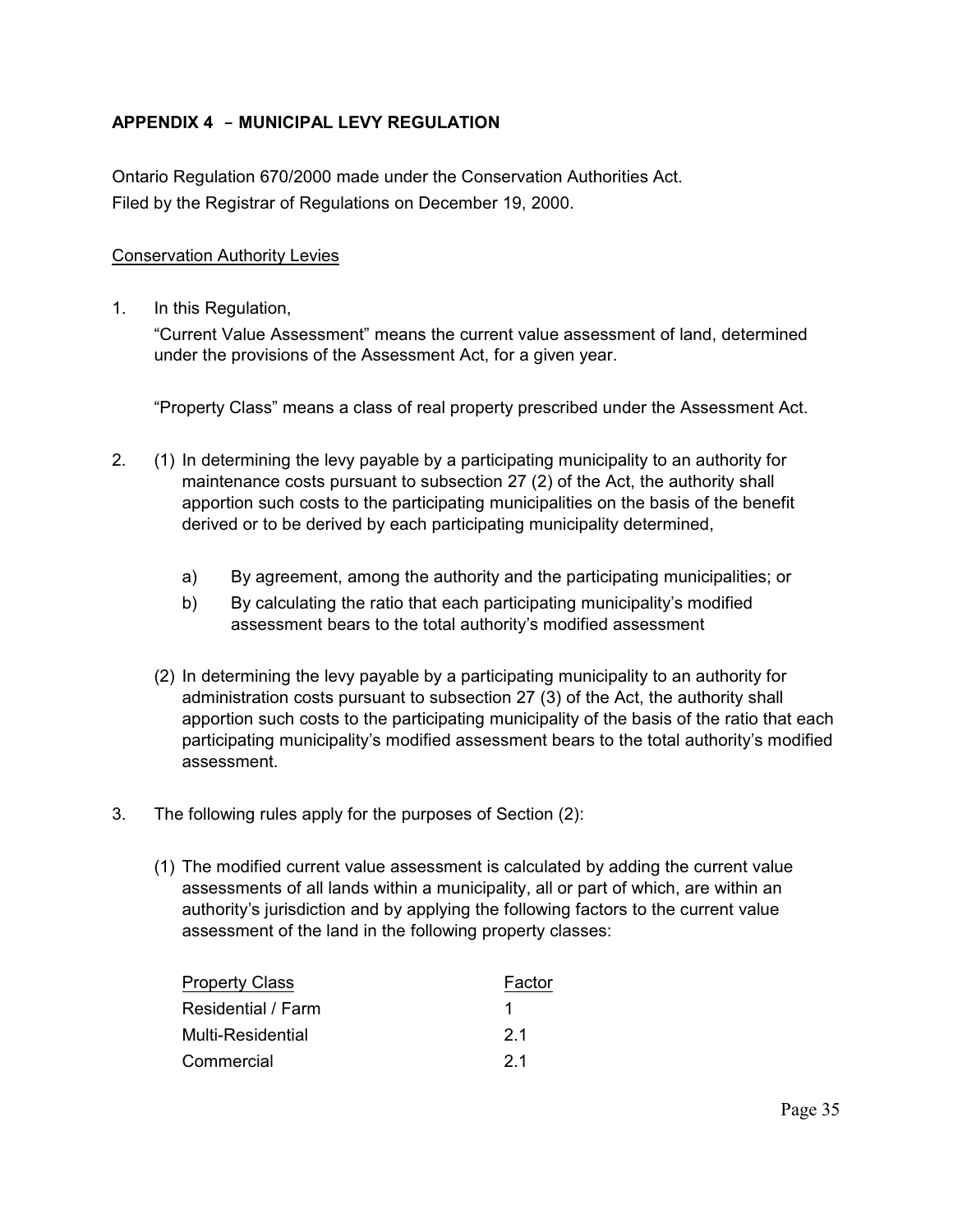| Industrial                   | 2.1  |
|------------------------------|------|
| Farmlands                    | 0.25 |
| <b>Pipe Lines</b>            | 1.7  |
| <b>Managed Forests</b>       | 0.25 |
| <b>New Multi-Residential</b> | 2.1  |
| Office Building              | 2.1  |
| <b>Shopping Centre</b>       | 2.1  |
| Parking Lots and Vacant Land | 2.1  |
| Large Industrial             | 2.1  |

- (2) A participating municipality's modified assessment is the assessment calculated by dividing the area of the participating municipality within the authority's jurisdiction by its total area and multiplying that ratio by the modified current value assessment for that participating municipality.
- (3) The total authority's modified assessment is calculated by adding the sum of all of the participating municipalities' modified assessments for that authority.
- (4) An authority may establish a minimum sum that may be levied against a participating municipality with the authority's jurisdiction.

# **Policies and Procedures for the Administration of the Municipal Regulation for Non-Matching Levy - Conservation Authorities Act.**

# 1.0 Background

Amendments to the Conservation Authorities Act as contained in Bill 26 empower authorities and their member municipalities to determine local priorities. In addition, Section 27 of the revised Conservation Authorities Act provides for the creation of a Municipal Levy Regulation, which prescribes the voting mechanism on "non-matching" levy, where no provincial grants are involved. Where provincial grants are provided, the legislation clearly defines how municipal levies are to be addressed.

The Regulation utilizes the concept of "weighted support". Weighting is to be based on a municipality's relative Discounted Equalized Assessment. This is a parameter commonly used by Conservation Authorities and municipalities for a number of years and both parties are familiar with the use of this factor in the apportioning of municipal levies.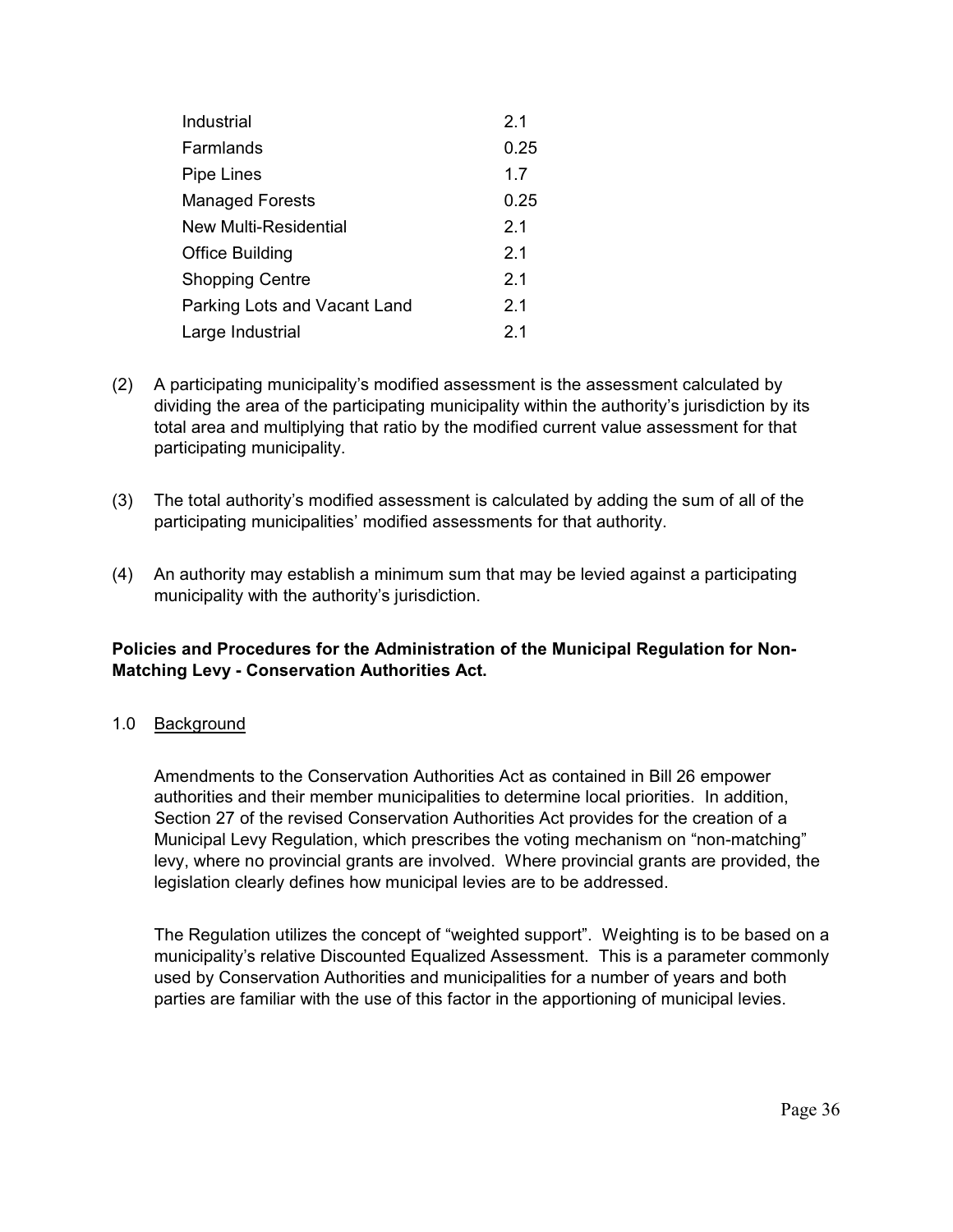#### 2.0 Legislation

- 2.1 Section 27.-16 of the Conservation Authorities Act states that "The Lieutenant Governor in Council may make regulations governing the nature and amount of the levies made by Conservation Authorities under this section, including regulations that restrict or prohibit the making of levies described in the regulation"
- 2.2 Section 16.-2 of the Conservation Authorities Act states that a meeting of the Conservation Authority is duly constituted by a quorum (one-third of the members) as defined under the Conservation Authorities Act.
- 2.3 Under the Municipal Levy Regulation, an individual municipality can not have a weighted vote exceeding 50% of the weighting unless that municipality has more than 50% of the members on the Authority's board. (Refer to MTRCA Scenario appended)

Under the Municipal Levy Regulation, a vote is carried by a Weighted Majority. Weighted Majority means the vote of 51% of those present after the votes are weighted by the percentage of discounted equalized assessment for each municipality

# 3.0 Policies and Procedures

The regulation for non-matching levies comes into effect when the voting taking place is to clearly establish the levy. The budget that is being presented to the Board must specifically articulate the levy requirements of the participating municipalities. If the budget represents a preliminary budget or if a subsequent vote will be required to establish the Authority's budget then the conditions of the levy regulation are not applicable. If the substance of the budget is essentially a document indicating the strategic direction of the Authority, again the levy regulation does not apply.

Participating municipalities have 30 days to arrive at a position on Conservation Authority budgets and advise their representative(s) on the board of the Conservation Authority.

Members vote as per the direction of the municipality/ies each represents. (ACAO/AMO Protocol)

Where a regional municipality exists and appoints the members and pays the levy to the Conservation Authority, each member present votes their proportion of the regional weighting. Weightings do not apply to the lower tier municipalities within the regional municipality. (Refer to HRCA Scenario appended)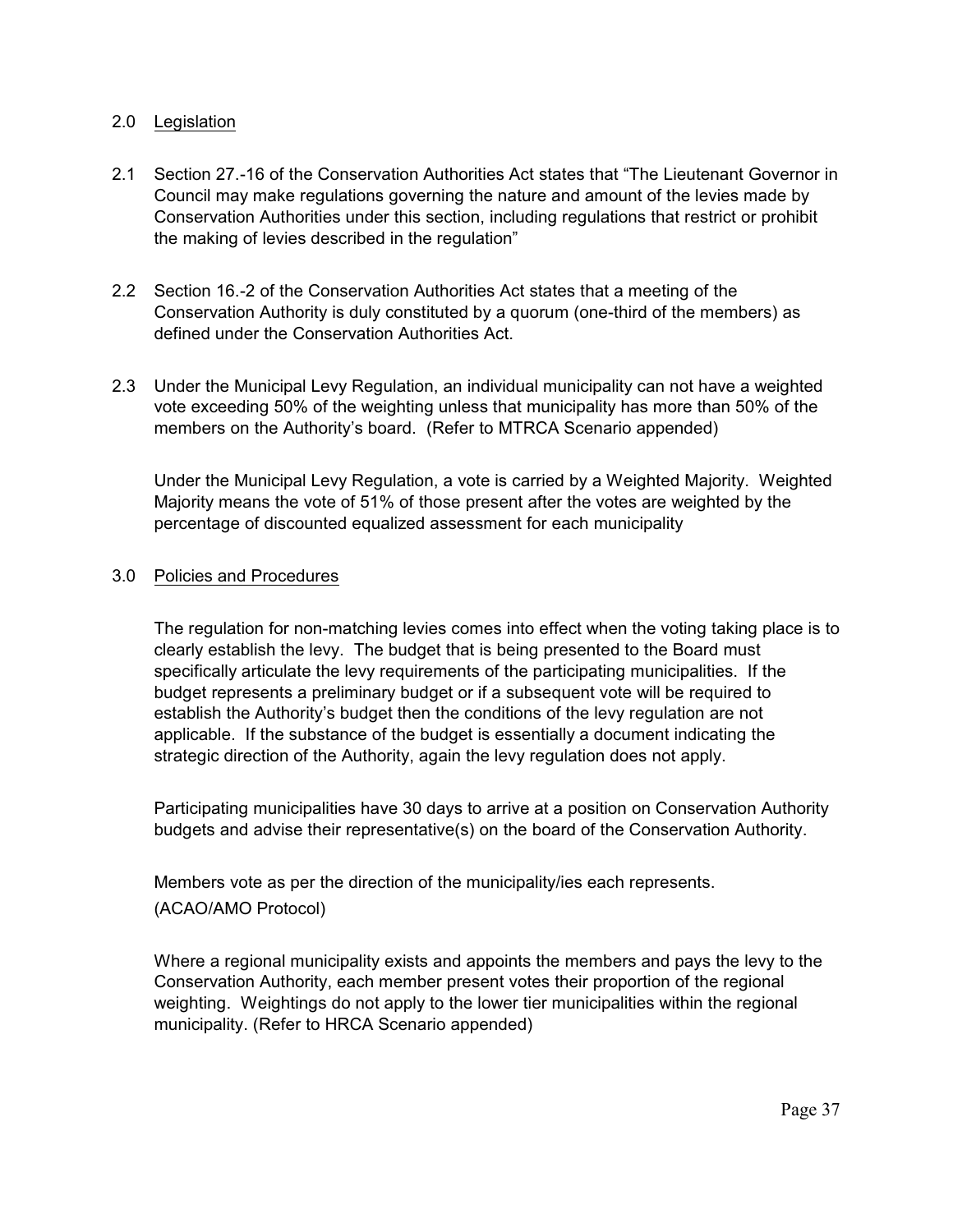Where there is a multi-member municipality, each member carries to the meeting the proportion of that municipality's weighted vote divided by the number of members appointed by that municipality. In the event that not all of a municipality's member(s) are present, the member(s) in attendance represent(s) only their proportion of the municipal weighting in the voting.

Members representing more than one municipality will endeavour to obtain a consensus of those municipalities. These members will vote individually for each municipality they represent and each weighted vote will be based on the respective DEA weighting.

A vote by proxy is not permitted.

A tie vote is a lost vote, in accordance with changes to the Conservation Authorities Act that have been introduced.

The vote will be a recorded vote.

# MTRCA Scenario

| Municipality  | # of Members | DEA (%) | Vote                                   |
|---------------|--------------|---------|----------------------------------------|
|               |              |         |                                        |
| R.M. of Metro | 14           | 71      | 50                                     |
| R.M of Durham | 3            | 2.5     | $(2.5/29 \times .5)$<br>$\overline{4}$ |
| R.M of Peel   | 5            | 10      | 17                                     |
| R.M of York   | 5            | 16      | 28                                     |
| Mono          | 1            | .25     | $.5\,$                                 |
| Adjala        |              | .25     | $.5\,$                                 |
|               | 28           | 100     | 100                                    |

Metro is limited to a weighted vote of 50%, even with a DEA of 71% because Metro does not have a majority of the members.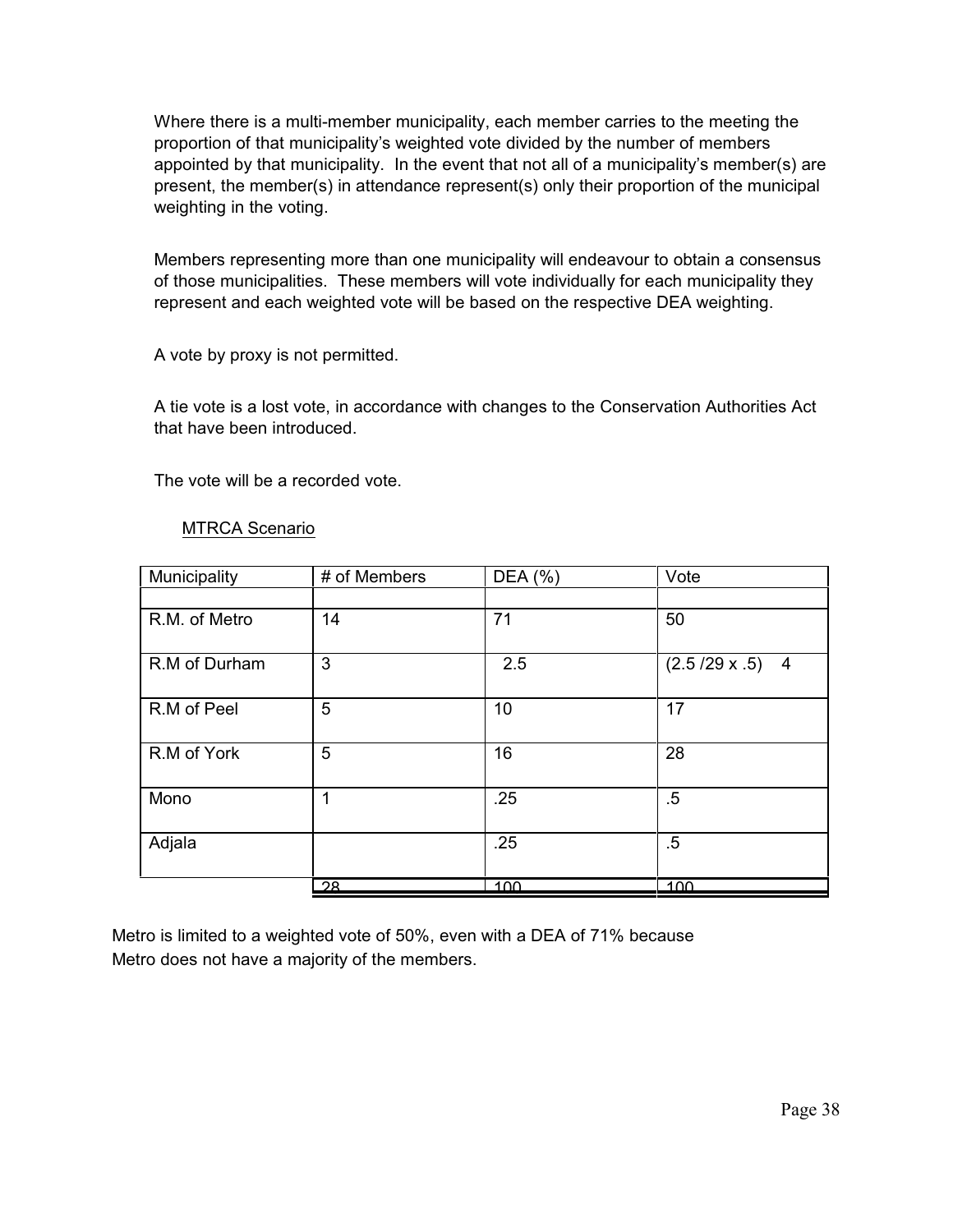#### HRCA Scenario

| Municipality        | # of Members    | DEA (%) | Vote           |
|---------------------|-----------------|---------|----------------|
|                     |                 |         |                |
| R.M. of Halton      | 12              | 90      | 90             |
| Milton              | 2               | 10      | --             |
| <b>Burlington</b>   | 4               | 37      | --             |
| Oakville            | 4               | 39      |                |
| <b>Halton Hills</b> | $\overline{2}$  | 4       | --             |
|                     |                 |         |                |
| Dundas              | 1               | 1.0     | 1              |
|                     |                 |         |                |
| Flamborough         | 1               | 2.0     | $\overline{2}$ |
|                     |                 |         |                |
| R.M. of Peel        | $\overline{2}$  | 7.5     | 7.5            |
|                     |                 |         |                |
| Puslinch            | 1               | $.5\,$  | $.5\,$         |
|                     | $\overline{17}$ | 100     | 100            |

Each member present at a levy-voting meeting from the Regional Municipality of Halton carries a weighting of 7.5% (90/12) REGULATION MADE UNDER THE CONSERVATION AUTHORITIES

# Municipal Levies

1. (1) In this regulation,

"Non-Matching Levy" means a levy approved by a weighted majority of the members at a meeting for which 30 days notice was provided to the affected municipalities and at which a recorded vote was taken.

"Weighted Majority" means the votes of 51 percent of those represented after the votes are weighted by the percentage that applied under this definition in 1997 for each municipality.

- (2) For the purpose of the definition of "Weighted Majority", the weighting for a municipality may not exceed 50 percent of the total weighting, except where the majority of the members of a conservation authority are appointed by one municipality.
- 1.1 A notice provided under subsection (1) for a meeting must include the amount of the non-matching levy to be voted on and must be accompanied by the financial information relied on in support of that levy.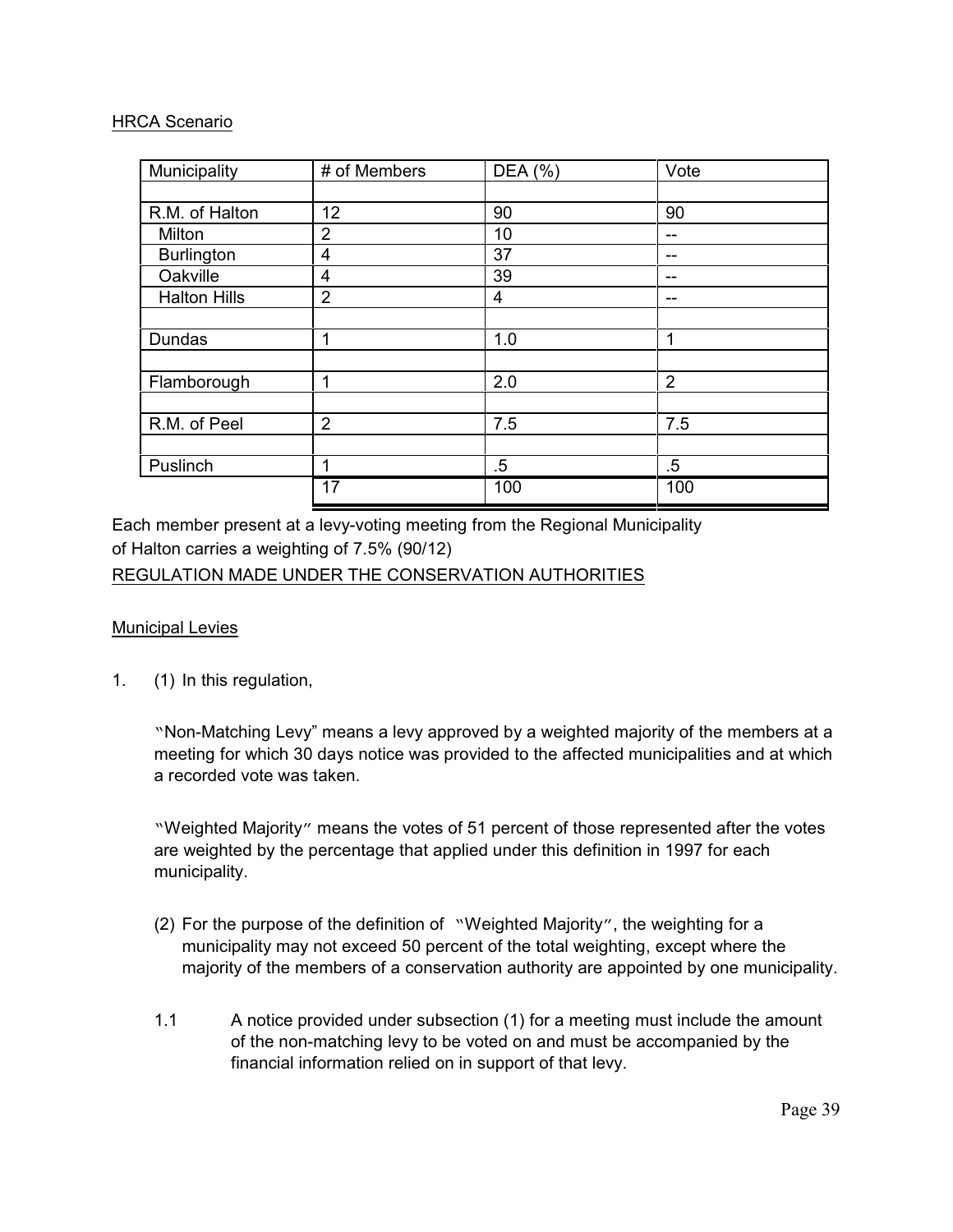- 2. A non-matching levy may be levied by conservation authorities against participating municipalities.
- 3. The total of non-matching levies for any project or activity may not exceed the total cost of the project or activity.